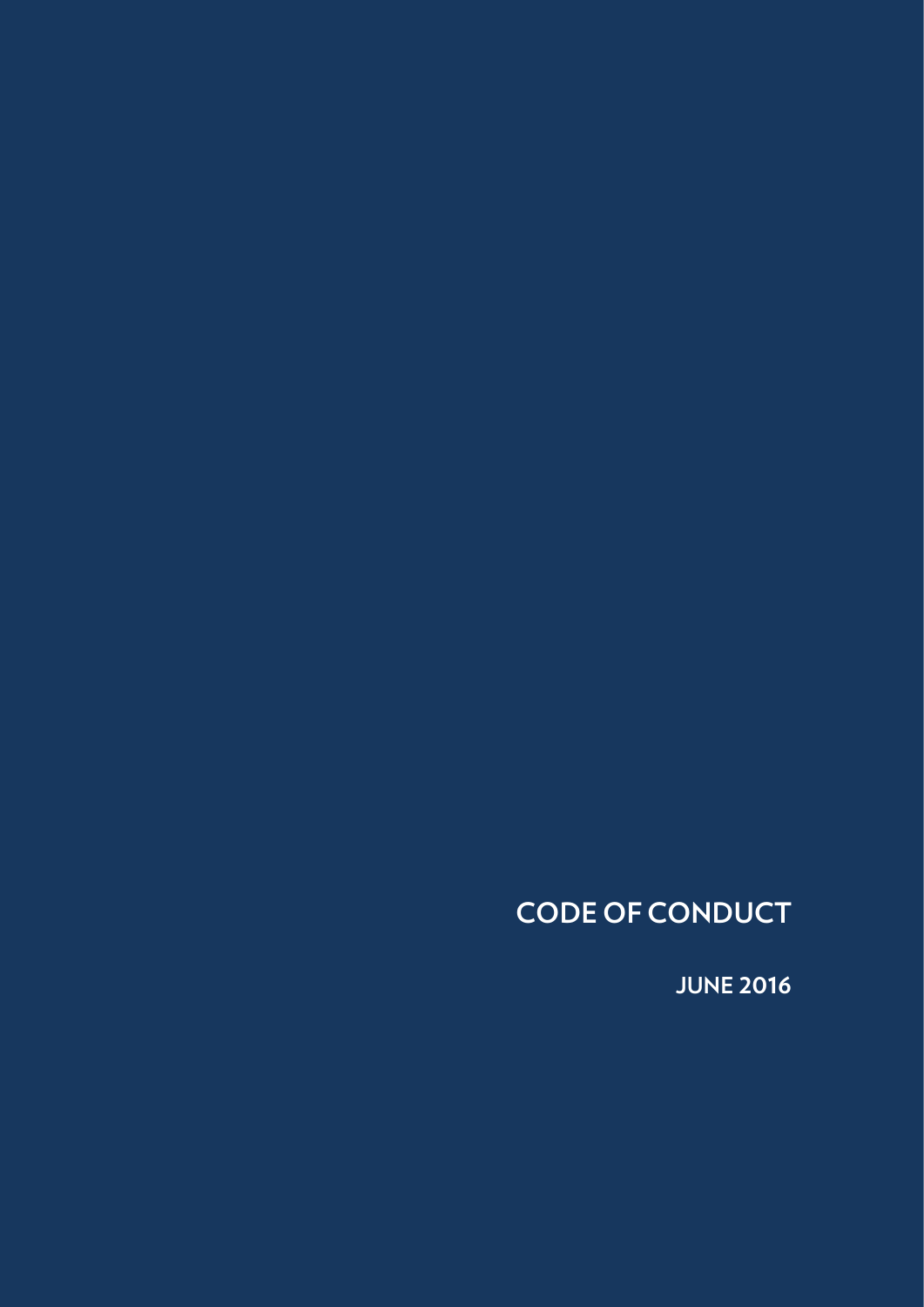#### **I. INTRODUCTION**

The scope of this Code of Conduct is the Guggenheim Museum Bilbao (the "Museum"), which includes the Guggenheim Museum Bilbao Foundation, the private cultural foundation established in accordance with Law 12/1994 on Foundations in the Basque Country; the Tenedora Museo de Arte Moderno y Contemporáneo de Bilbao, S.L., owner of the art collection at the Guggenheim Museum Bilbao; and the Inmobiliaria Museo de Arte Moderno y Contemporáneo de Bilbao, S.L., owner of the Museum buildings. The scope and sphere of application of this Code of Conduct in each of these organizations shall be determined by their purpose and the nature of the activities that they perform.

This Code of Conduct contains all the behavioral guidelines and general rules that anyone involved in the management, operations, and functioning of the Museum must comply with, regardless of their level in the hierarchy, particularly its employees, managers, members of the governing bodies, volunteers, suppliers and collaborators (all of them henceforth called "professionals" or "people") according to the type of relationship they have with the Museum.

Along with this Code of Conduct, the Museum also has a set of Internal Procedures which everyone must also obey and comply with. The required actions and the best practices that the institution has assembled throughout its lifetime are gathered in the operating procedures, plans, programs, certifications, and, in general, in the management policies listed in the Appendix.

The purpose of the Museum's Code of Conduct and Internal Procedures is to shape the corporate policies of regulatory compliance and to reinforce the governing bodies' commitment to a useful, effective model of risk management and prevention which improves its operations. The Museum and its professionals are fully aware that failure to comply with this Code of Conduct and the Internal Procedures can have serious consequences for both the individual who violates them and the institution itself.

Furthermore, the Executive Committee and the Board of the Guggenheim Museum Bilbao Foundation, in their sessions held on December 14, 2015, and the Boards of Directors of the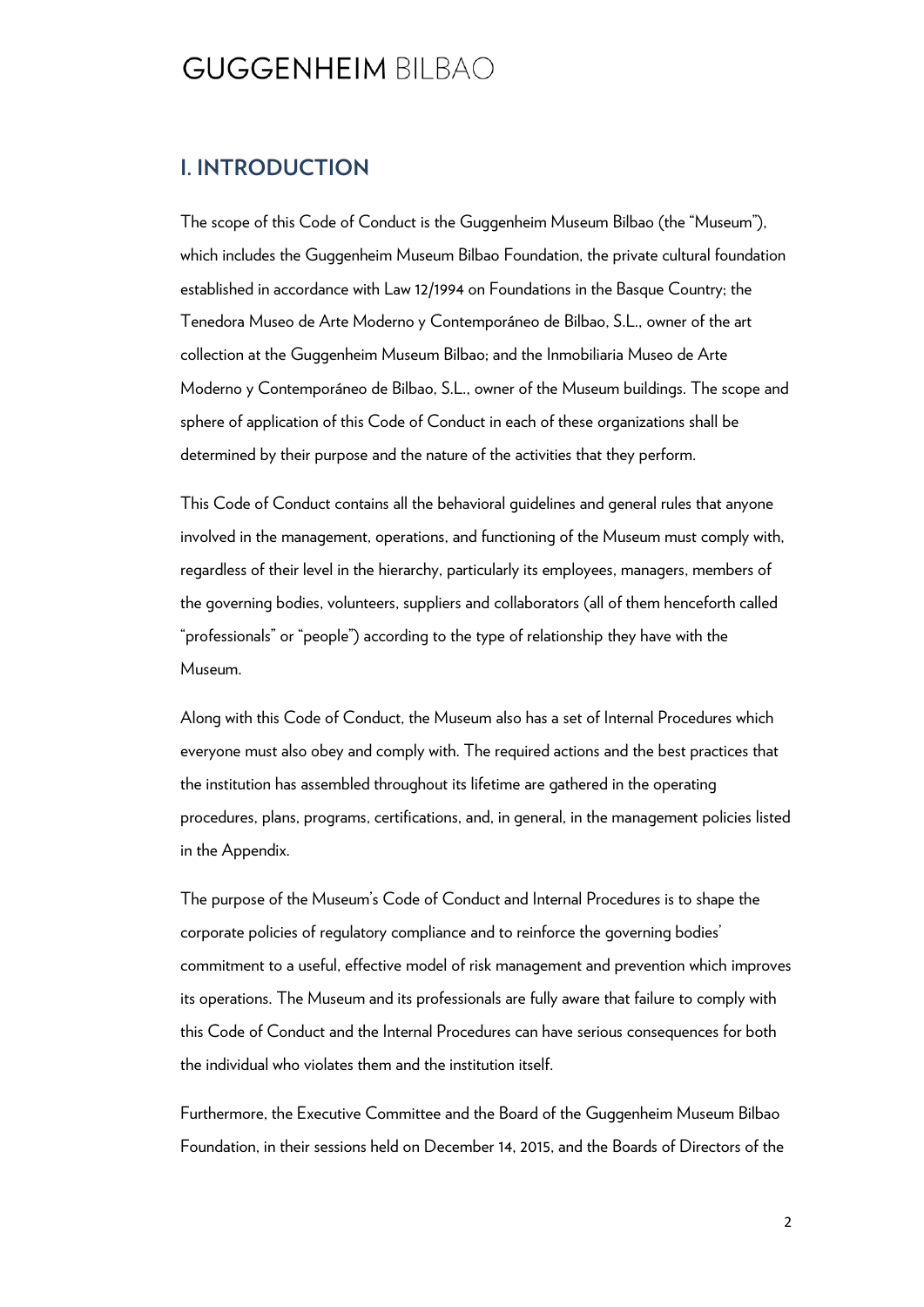Tenedora and Inmobiliaria Museo de Arte Moderno y Contemporáneo de Bilbao, S.L., in their sessions held on March 17, 2016, approved a Code of Ethics which contains the principles of action and best practices which shall govern individual and collective behaviors in the Museum based on a responsible, ethical vision. This Code of Ethics shall also serve as the cornerstone upon which the Code of Conduct outlined in the following section is based.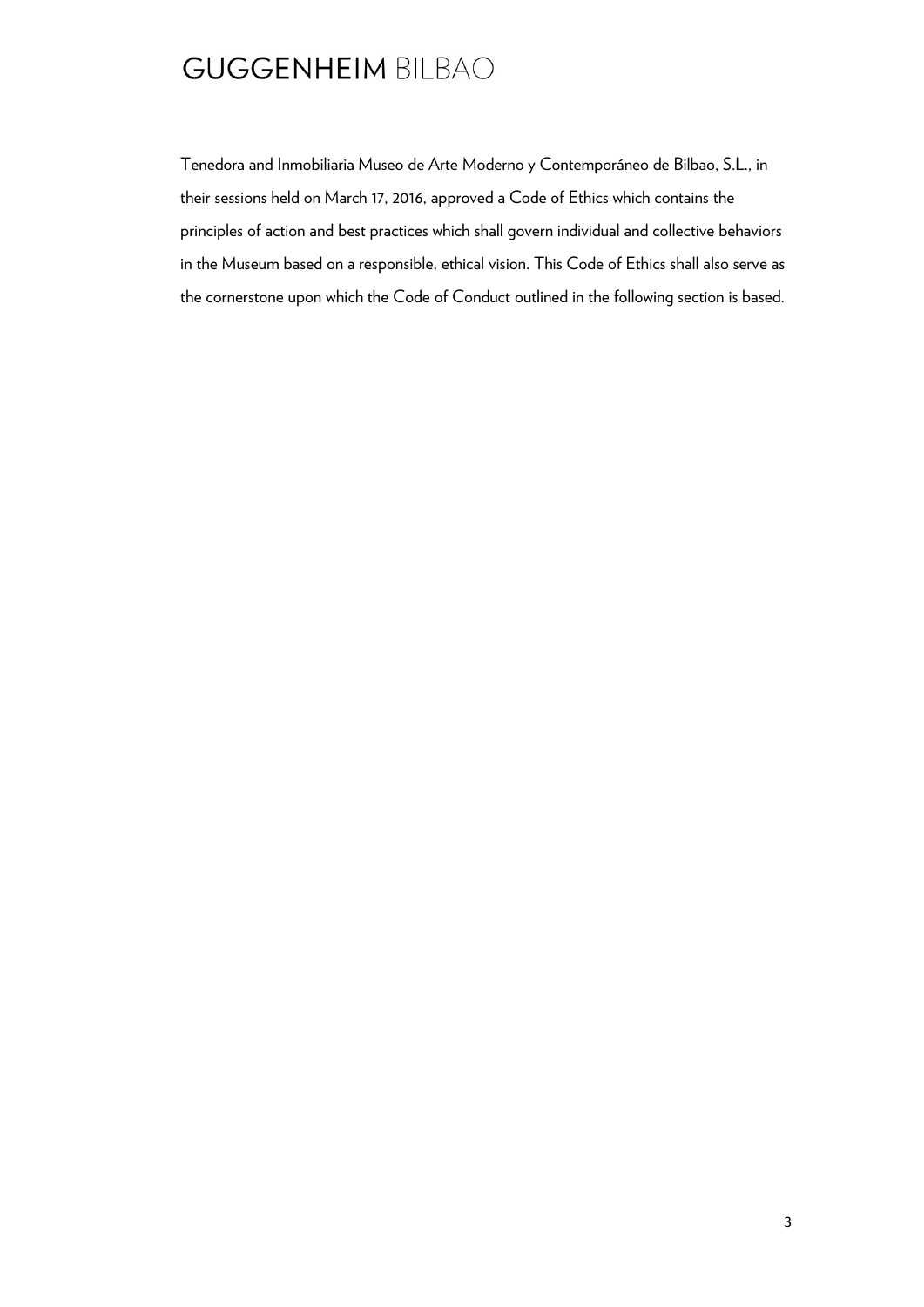#### **II. CODE OF CONDUCT**

#### **1. COMPLIANCE WITH LAWS AND BEHAVIOR DUTIES**

**1.1.** The Museum and its professionals must abide by the laws currently in force, this Code of Conduct, and the Museum's Internal Procedures at all times. They must also comply with all the obligations and commitments taken on in any contractual relationship with third parties.

**1.2.** The professionals shall act towards both individual people and the Museum as an institution with honesty, integrity, diligence, and loyalty at all times. They shall contribute to the good image, reputation, and prestige of the Guggenheim brand.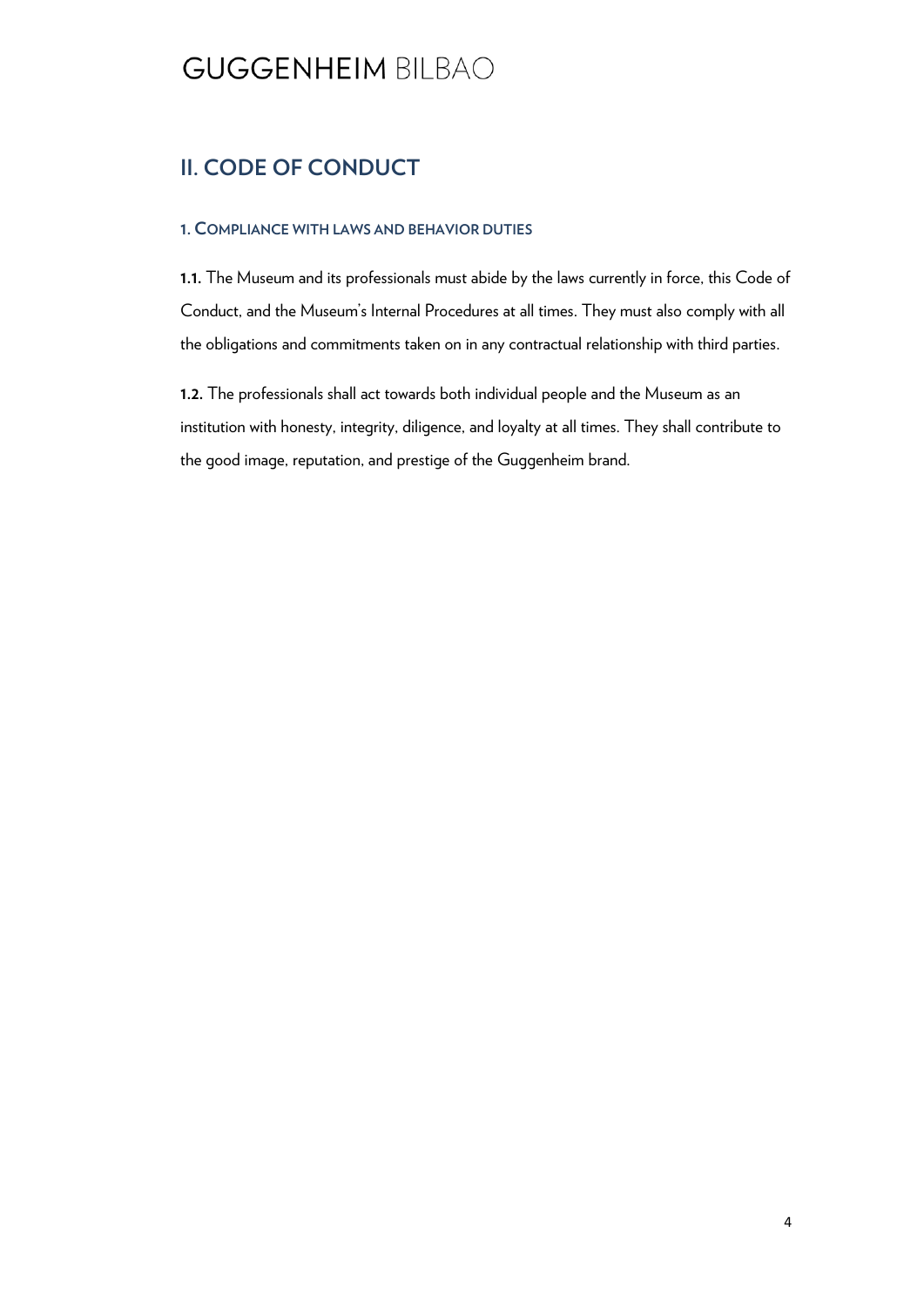#### **2. ACTIVE NON-DISCRIMINATION AND EQUAL OPPORTUNITY POLICY**

**2.1.** Optimal job performance is inseparable from a climate of interpersonal relationships based on respect, trust, and cooperation among all professionals. The Museum is steadfastly committed to avoiding any situations of moral, sexual or gender-related harassment, as these situations are not only damaging to individual dignity and harmful for the work climate but also generate unwanted effects on the health, morale, confidence, and self-esteem of persons. The Museum has developed policies and procedures to investigate potential situations of moral, sexual or gender-related harassment. Examples include the "Protocol against Moral, Sexual and Gender-Related Harassment" and the "Manual to Avoid Sexist Language," which are compulsory for everyone.

**2.2.** The Museum promotes non-discrimination on the basis of race, nationality, social status, age, sex, marital status, sexual orientation, ideology, political opinion, religion, or any other personal, physical, or social condition of its professionals. To comply with this basic rule, it has developed the Management commitment for work-home balance and the "Equality Plan," which is one of the backbones of our management policy.

**2.3.** The Museum also guarantees equal opportunity for individuals in all their diversity in its selection, hiring, training, and promotion processes, as well as in individual treatment, following objective criteria. To do so, the Museum has approved a "Procedure for Hiring and Promoting Personnel," a "Procedure to Measure the Satisfaction and Commitment of Personnel," and a "Procedure for Work Performance Evaluations," which must be scrupulously implemented.

**2.4.** As part of the Museum's social commitment to the equal rights and opportunities of all individuals, regardless of their capacities, it pledges to implement policies that actively encourage the social and workplace integration of individuals with disabilities, which is a requirement if we wish to create a more equitable, fair society. To this end, it has adopted a Universal Accessibility Management System which ensures that all people, regardless of their age or disability, have the same chance to access any part of the built environment and to use and enjoy the services provided with as much autonomy as possible. Likewise, the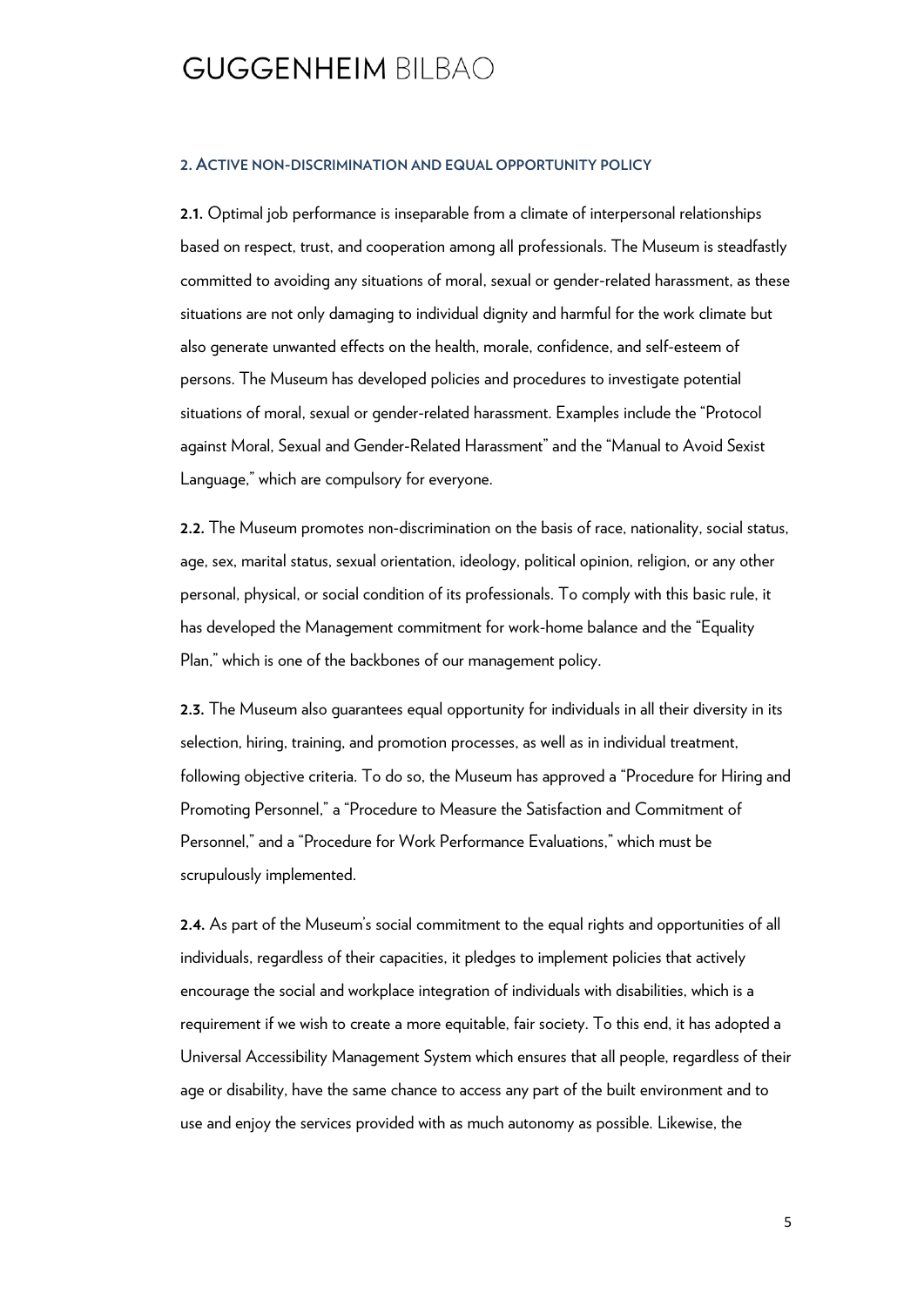Museum also informs its employees about its assistance measures meant to ensure the total integration of individuals with any degree of disability in a uniquely diverse setting.

As always, the Museum will continue to partner with organizations that work to integrate individuals with disabilities into the job market.

**2.5.** The Museum respects the personal and family lives of its professionals and pledges to promote work-home policies which make it easier for them to balance their private lives and job responsibilities. The initiatives launched to this end are a good example of the organization's steadfast support of this fundamental principle, including the "CONCILIARTE Plan," the "Procedure for Maternity Protection," the "OPTIMA Committee," and the pioneering implementation of a work-home balance management system which has earned it certification as a "Family-Responsible Employer."

**2.6.** The Museum guarantees its professionals' right to privacy. This principle guides the Museum's regulation of the use of the new technologies, computer equipment, and other tools that it makes available to its professionals at work. This outlines the allowed and forbidden uses, as well as the Museum's authority to oversee proper use of these technologies, as specified in the "Privacy Data Protection Policy."

**2.7.** The Museum will promote the training of its professionals as a tool in its constant quest for excellence and career development.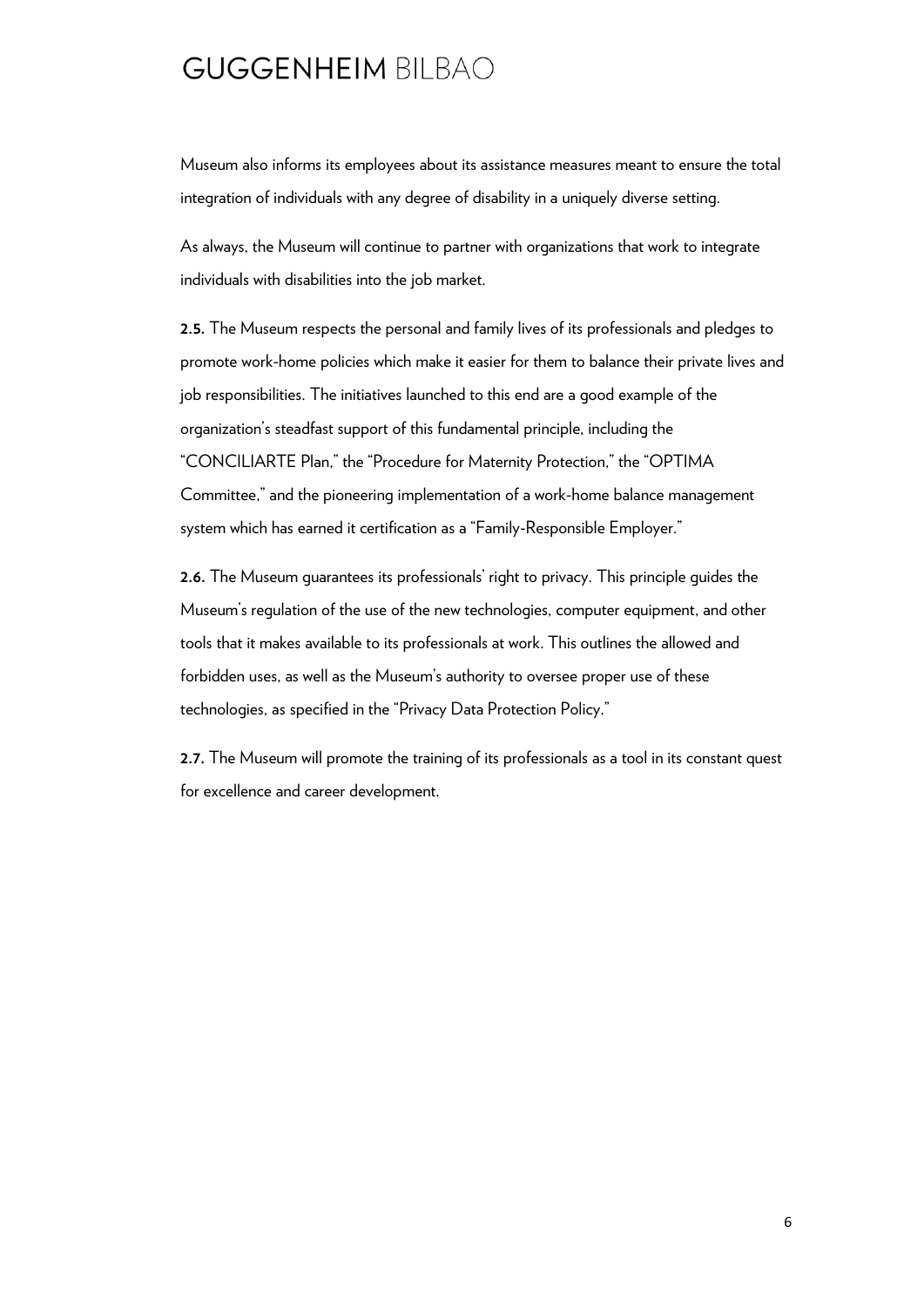#### **3. WORKPLACE SAFETY**

Preventing workplace risks is an ethical, legal, and social obligation which must become yet another part of the organization's modernization and improvement, with the involvement and participation of each and every member of the staff at all levels within the hierarchy.

Improving the working conditions, wellbeing, and working and professional climate, as well as lowering on-the-job accidents and work-related illness rates, are all part of the continuous improvement cycle in the Museum's business management.

The implementation of a risk management system at all levels of operation which fosters improvements in workplace safety and health is a crucial factor in the success of riskprevention activities and in promoting and developing a preventative culture within the organization.

The Museum has established a Workplace Risk Prevention Plan which defines the underpinnings and main goals of workplace health in the organization and determined its professionals' obligations. They should take special care to observe the rules on workplace safety and health contained in the numerous plans and handbooks with the goal of preventing and minimizing workplace risks.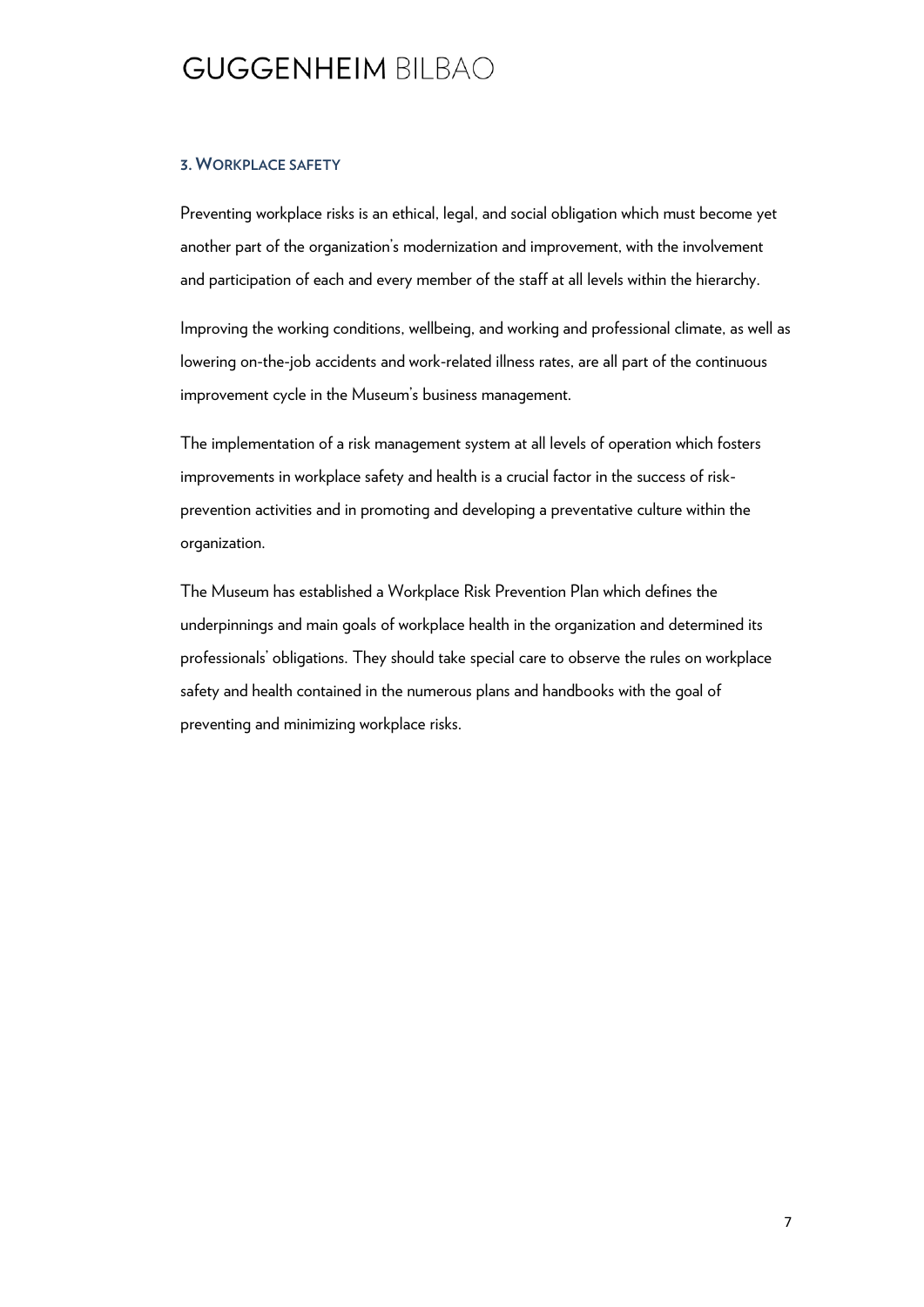#### **4. TRANSPARENCY IN MANAGEMENT AND ANTI-CORRUPTION POLICY**

**4.1.** The principles of integrity and transparency shall govern the organization's management. The Museum has invaluable mechanisms to ensure this, such as the approval of an "Investment Policy," the "Procedures for Financial Administration and Control," the "Procedure for the Acquisition of Artworks," the "Internal Hiring Procedures," and others, which must be complied with in all organizational operations.

Museum professionals pledge to:

- Guarantee the balance between the institution's reputation and its financing by performing an in-depth analysis of any offers of donation or partnership. The Museum will not accept donations whose provenance is unknown, which may come from illegal acts or criminal behaviors, or which run counter to the Museum's ethics.
- To continuously evaluate work processes and introduce any improvements and synergies needed to reinforce the economic orientation.
- To adapt the Museum spaces and maximize their use with the goal of using them efficiently and, when possible, ensuring their profitability in order to contribute to selffinancing.
- To follow objectivity, transparency, and the arm's-length principle in the processes of acquiring goods and hiring services.
- To guide the Museum's economic activities towards fulfilment of its mission and achievement of goals that are in the public interest.
- To protect and preserve the assets that the institution makes available to the Museum's professionals from loss, damage, theft, or illegal use.
- To use the Museum's assets and facilities for strictly professional purposes and to avoid any unjustified private use.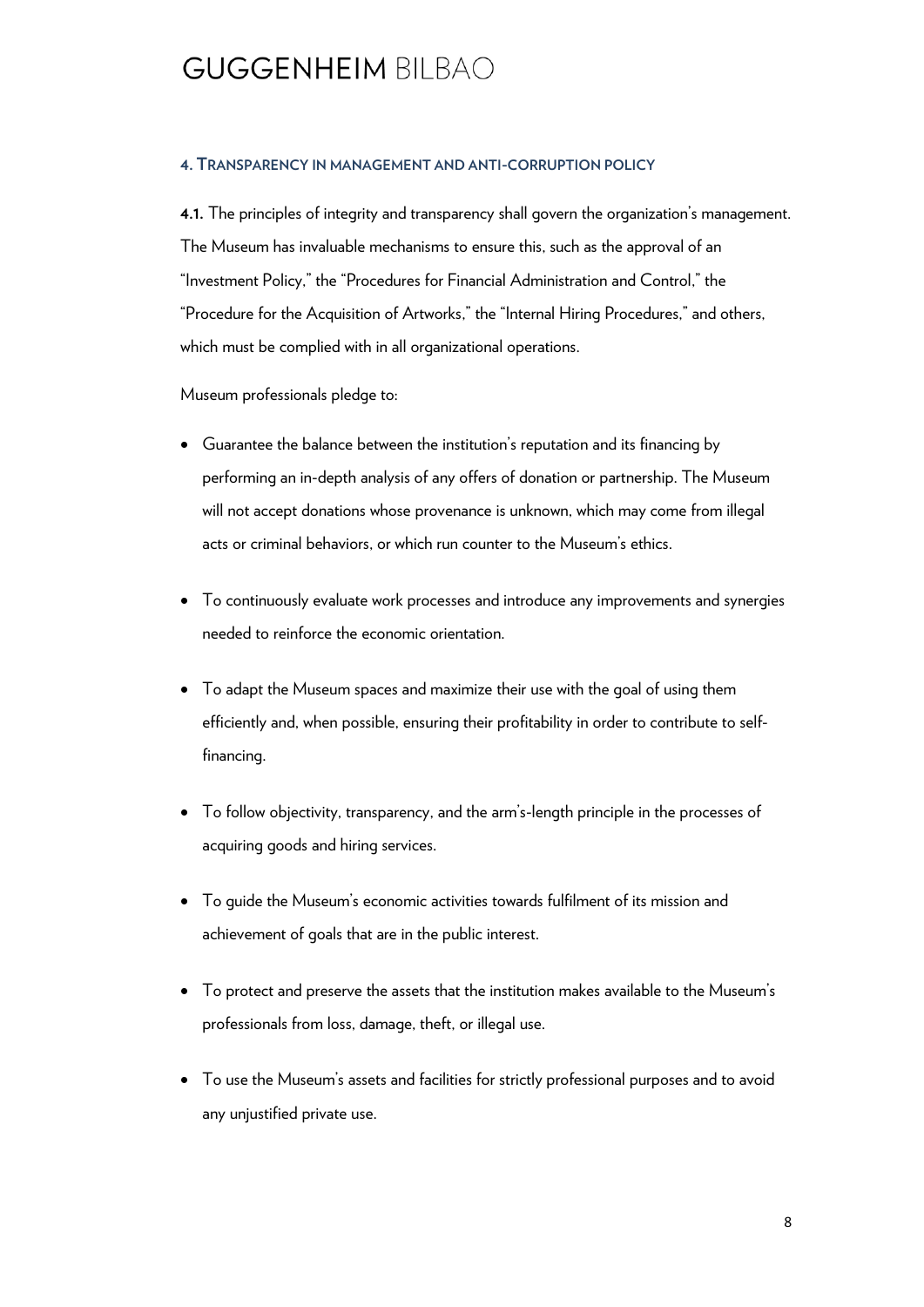- To use the resources available rationally and efficiently, and to pursue energy savings that will ensure respect for the environment.
- To reuse and recycle all materials used, especially in exhibitions, by striving to use them in future projects and/or by other cultural organizations or agents based on sustainable criteria.

**4.2.** Professionals are obligated to be familiar with and strictly apply the Museum's Anti-Corruption Policy, which is based on the following Rules:

#### **4.2.1.** Rules of action in interactions with civil servants (domestic or foreign)

**a)** Offering or giving the following to a domestic or foreign official or civil servant, either directly or via middlemen or people associated with them, is forbidden:

(i) any gift, money, favor, or service, regardless of its monetary value, which is either explicitly or implicitly conditioned upon that official or civil servant making a decision that will benefit the Museum;

(ii) any gift, money, favor, or service, regardless of its monetary value, which serves either directly or indirectly as a reward for a decision adopted previously by that official or civil servant that benefitted the Museum;

(iii) any gift, money, favor, or service whose monetary value, exceptional nature, exclusivity, or any other condition makes it exceed the common social mores and courtesies.

Accepting an official's or civil servant's request to give the gifts, money, favors, or services mentioned in the previous points is also forbidden.

**b)** Exerting influence over a domestic or international official or civil servant is forbidden in the following situations:

(i) taking advantage of the existence of a prior personal relationship (kinship, friendship, mutual business, etc.) with this specific official or civil servant or with another official or civil servant,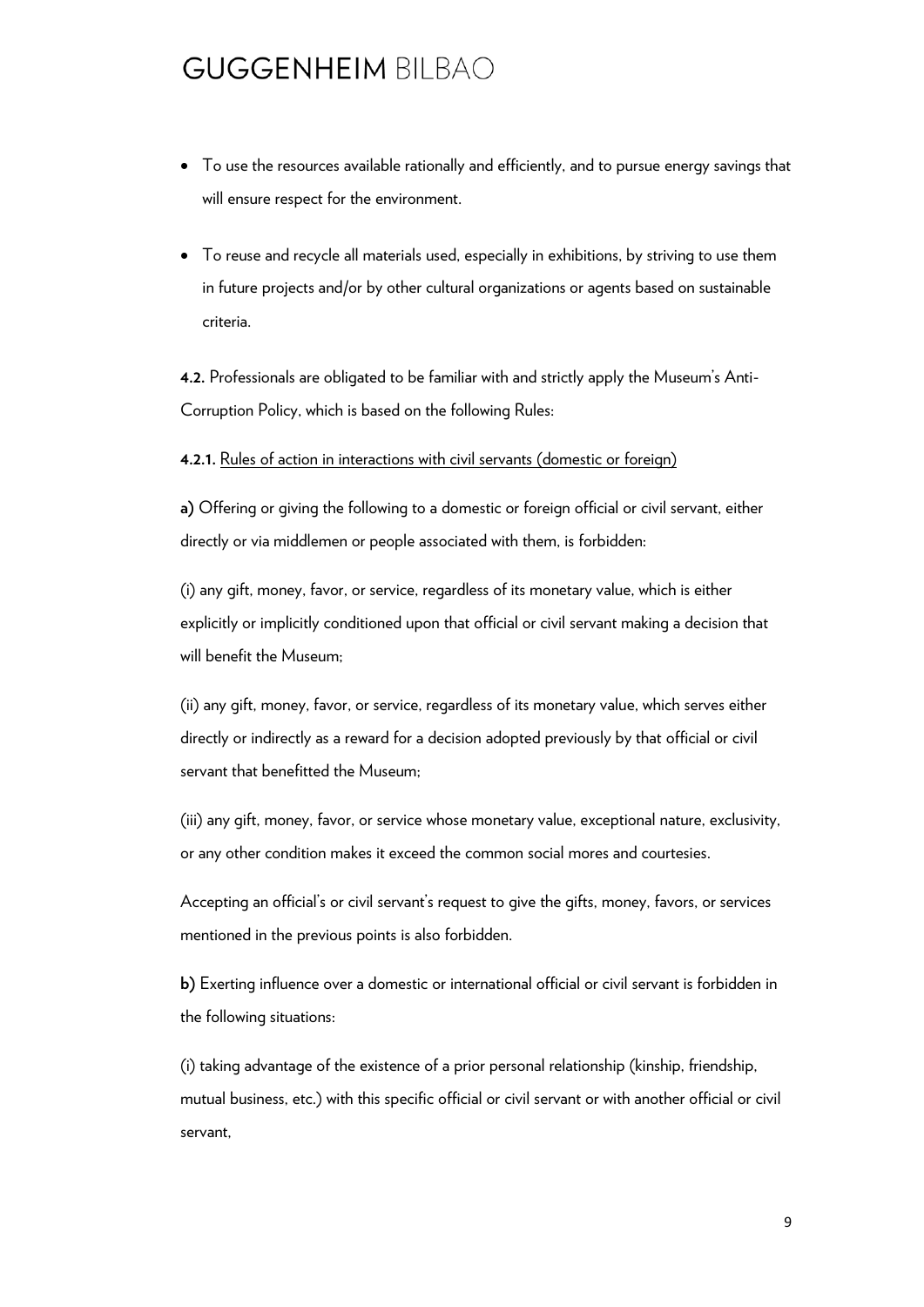(ii) with the purpose of securing a decision that is beneficial to the Museum's interests.

**c)** Authorization will not be required when a corporate gift has a minimal or insignificant value.

**4.2.2.** Rules of action in interactions with the private sector (with clients, suppliers, external collaborators, other museums, etc.)

**a)** It is forbidden to promise, offer, or give a manager, administrator, employee, or external collaborators or any private company or entity gifts, money, favors, or services, either directly or through a third party, so that they fail to fulfil their obligations in the hiring of professional services by favoring the Museum over other centers.

**b)** Offering or giving gifts to clients or suppliers when these gifts consist of money or the equivalent in any form (checks, transfers, etc.) is forbidden, unless the gift offered has a minimal or insignificant value.

**c)** Soliciting unjustified gifts, benefits, or advantages of any nature from clients or suppliers for either oneself or a third party is forbidden.

**d)** Accepting gifts from clients or suppliers when these gifts consist of money or the equivalent in any form (checks, transfers, etc.) is forbidden.

**e)** The Ethics Committee must be notified by email (cetico@guggenheim-bilbao.es) of the receipt of any gift or present that falls within the common social mores and courtesies from clients or suppliers, and the person or entity giving it must be identified.

This notification is not necessary when the gift or present received has a minimal or insignificant value.

The Ethics Committee will respond to the applicant in writing (email) to grant or deny authorization to receive the gift. If this authorization is denied, the applicant must refuse the gift or, if they have already received it, they must return the gift to the donor; if they believe that returning the gift is inappropriate, the gift shall be used for charitable purposes to be determined at that time.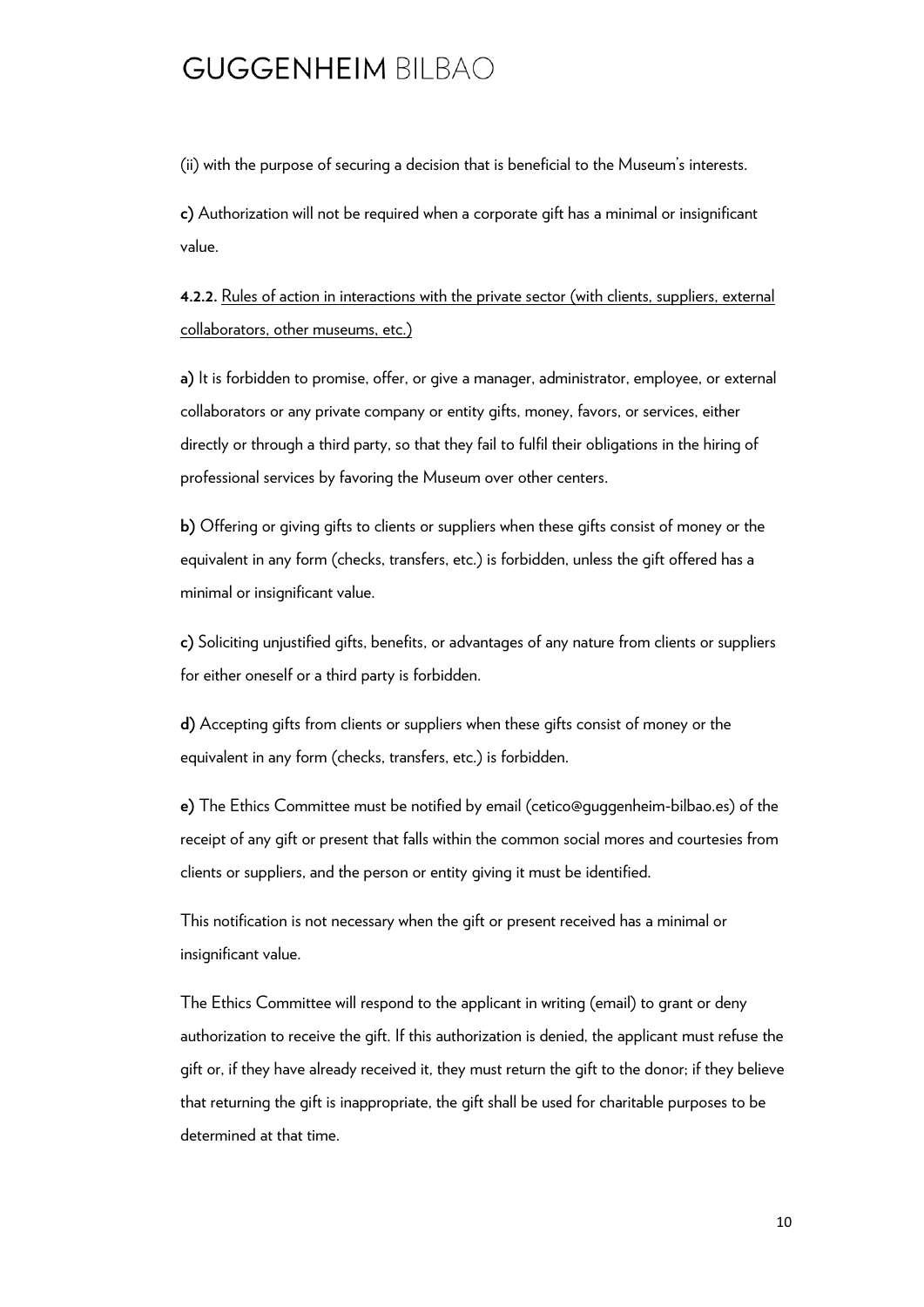**f)** The Museum must observe the criteria of objectivity and impartiality when hiring suppliers and vendors. Professionals shall avoid any kind of interference or influence from clients, suppliers, or third parties which may alter their professional impartiality and objectivity.

**g)** The Museum must be notified of any invitations to deliver lectures or participate in debate panels or similar events unless they are held based on previous professional qualifications or activities and the reason for participating in these events is totally irrelevant to the job performed at the Museum. The Museum must approve these activities, which must be dealt with in compliance with any applicable internal policies.

**h)** When professionals must travel for work, they shall only accept payment of the cost of transportation, accommodation, and per diem and must refuse any other kind of payment, honorarium, or commission.

**i)** Professionals may not earn money, commissions, or any other form of payment from physical or legal third parties for professional activities and services performed in the Museum or in relation to its operations.

#### **4.2.3.** Rules of action in relation to political parties

**a)** The Museum shall abstain from engaging in any kind of prohibited activity related to the financing of political parties. Specifically, in compliance with the laws currently in force, the Museum is forbidden from making any kind of donation or contribution, regardless of its amount and form, to any political party, federation, coalition, or group of electors.

**b)** These prohibitions are also applicable to any donations or contributions made to foundations and entities associated with or dependent on political parties under the terms stipulated in the Seventh Additional Provision of Organic Law 8/2007 dated July 4, 2007 on Political Party Financing.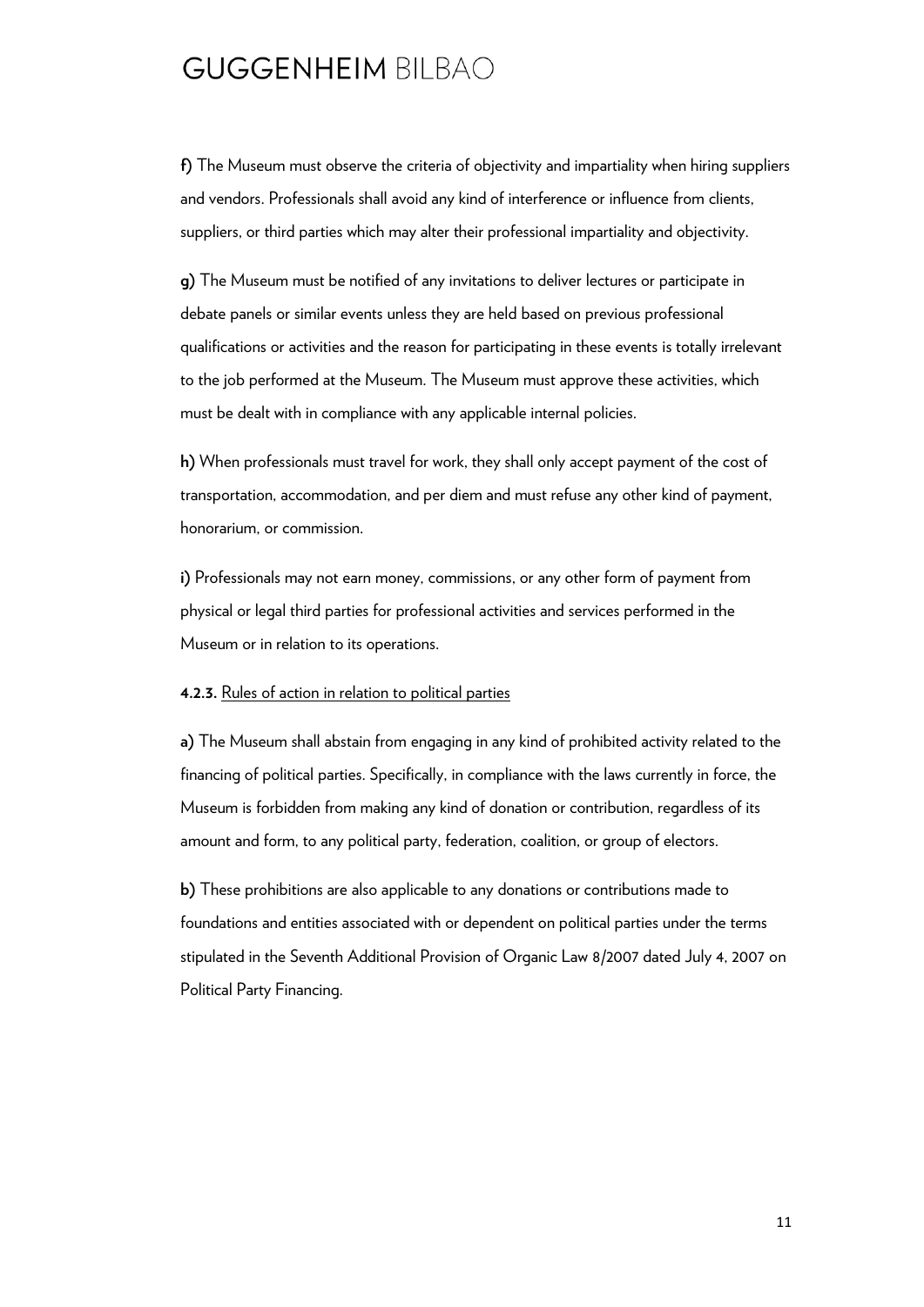#### **5. CONFLICTS OF INTEREST**

Museum professionals should avoid any conflict of interest and should always report when a decision or action could entail a conflict between their own interests and those of the organization. In particular:

**5.1.** They shall not participate in businesses or economic activities that could cause a conflict of interest with the Museum without prior authorization, and under no circumstances when they could be viewed as disloyal to the Museum.

**5.2.** They cannot serve as the Museum's suppliers and providers or purchase or rent goods to the Museum without authorization.

**5.3.** They may not influence the conditions under which contracts or authorizations are granted or awarded when they have private interests in the beneficiaries, and they should abstain from taking part in any affair which may involve anything that could affect their subjectivity.

**5.4.** They should neither take part in nor approve any agreement or transaction with suppliers, artists, dealers, or advisors on behalf of the Museum if they have a kinship relationship with them or a business relationship or interest without previously informing the Museum of this relationship and securing explicit permission to do so.

**5.5.** They should not take advantage of their position in the Museum to secure personal or material benefits, nor should they take advantage of business opportunities using knowledge acquired through their professional activity.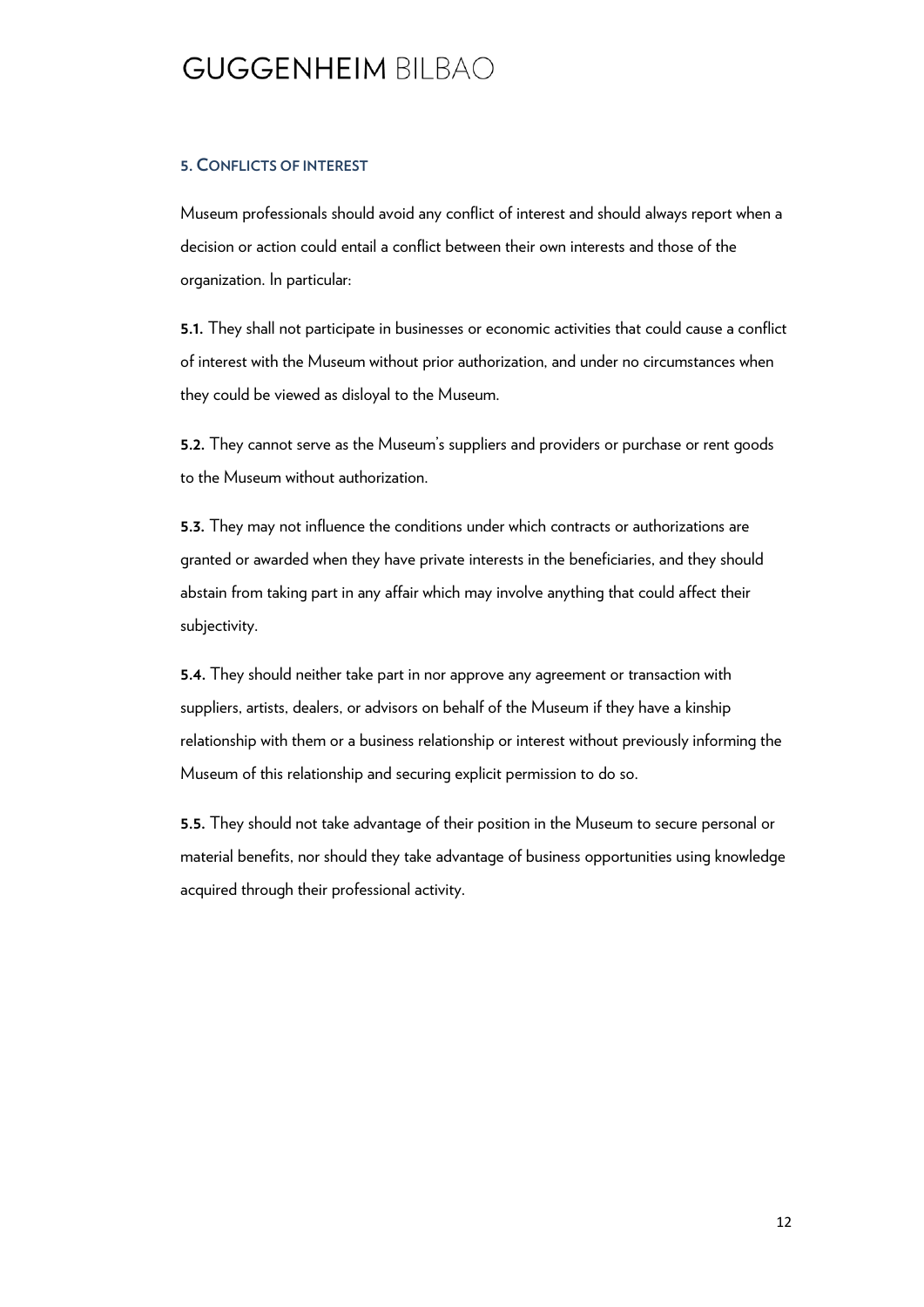#### **6. PREVENTING MONEY LAUNDERING AND THE FINANCING OF TERRORISM**

The regulations on preventing money laundering and the financing of terrorism consider art objects or antiques particularly sensitive assets. In fact, anyone who deals professionally with art objects or antiques is obligated to comply with the regulations on preventing money laundering and the financing of terrorism. Foundations and associations in general must comply as well.

The Museum and its professionals must comply with the regulations on preventing money laundering and the financing of terrorism applicable to them at all times.

The Museum's rules and procedures on this matter shall appear in the Handbook on Preventing Money Laundering and the Financing of Terrorism, with which all Museum people must comply.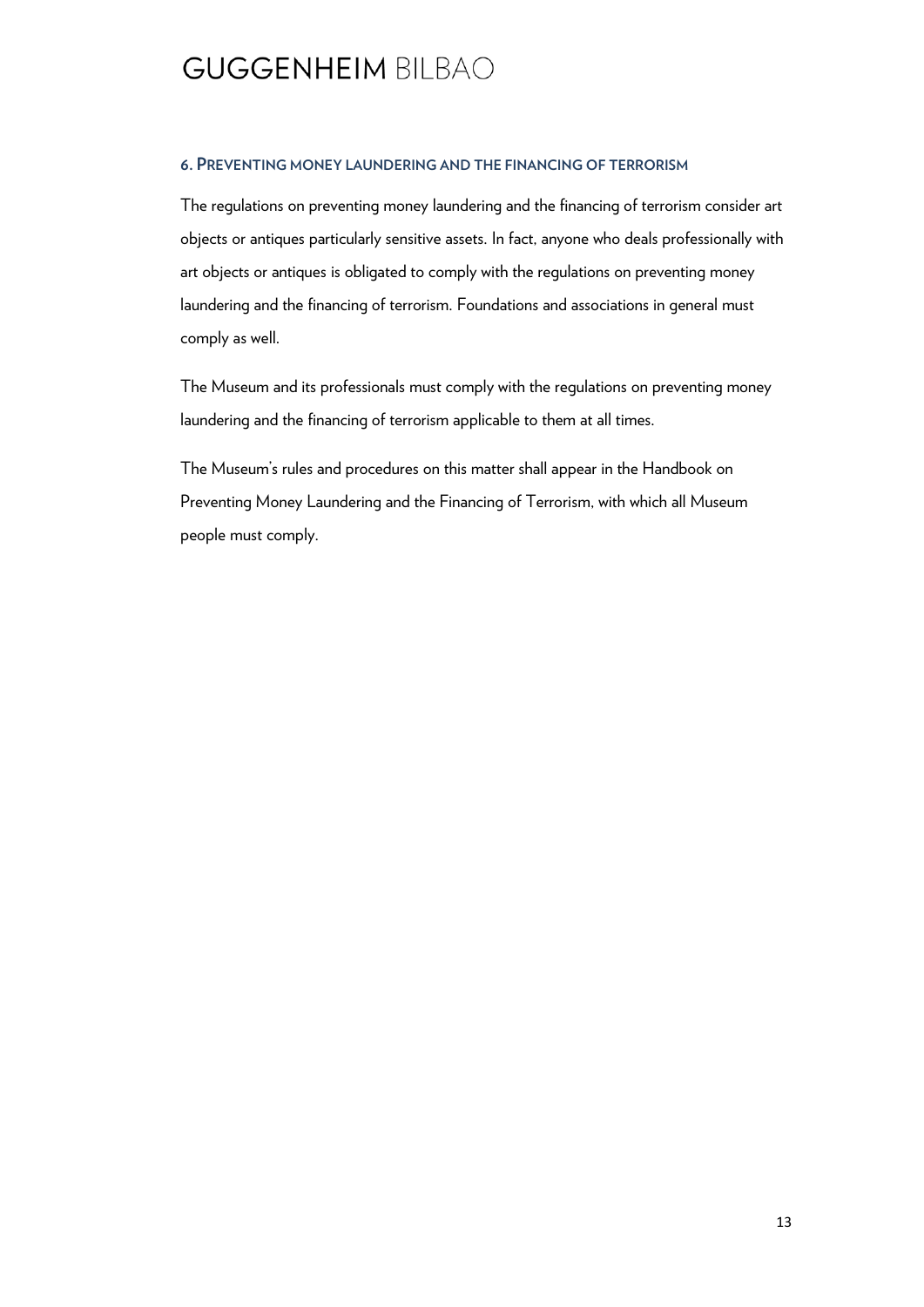#### **7. RESPECT FOR THE ENVIRONMENT**

The activity performed by the Museum does not have a significant impact on the environment. However, the constant quest for excellence that characterizes the Museum is also expressed in its commitment to help achieve better environmental protection and a more efficient use of natural resources. The outcome of this commitment is the Museum's implementation of an Environmental Management System in Accordance with Standard ISO 14.001.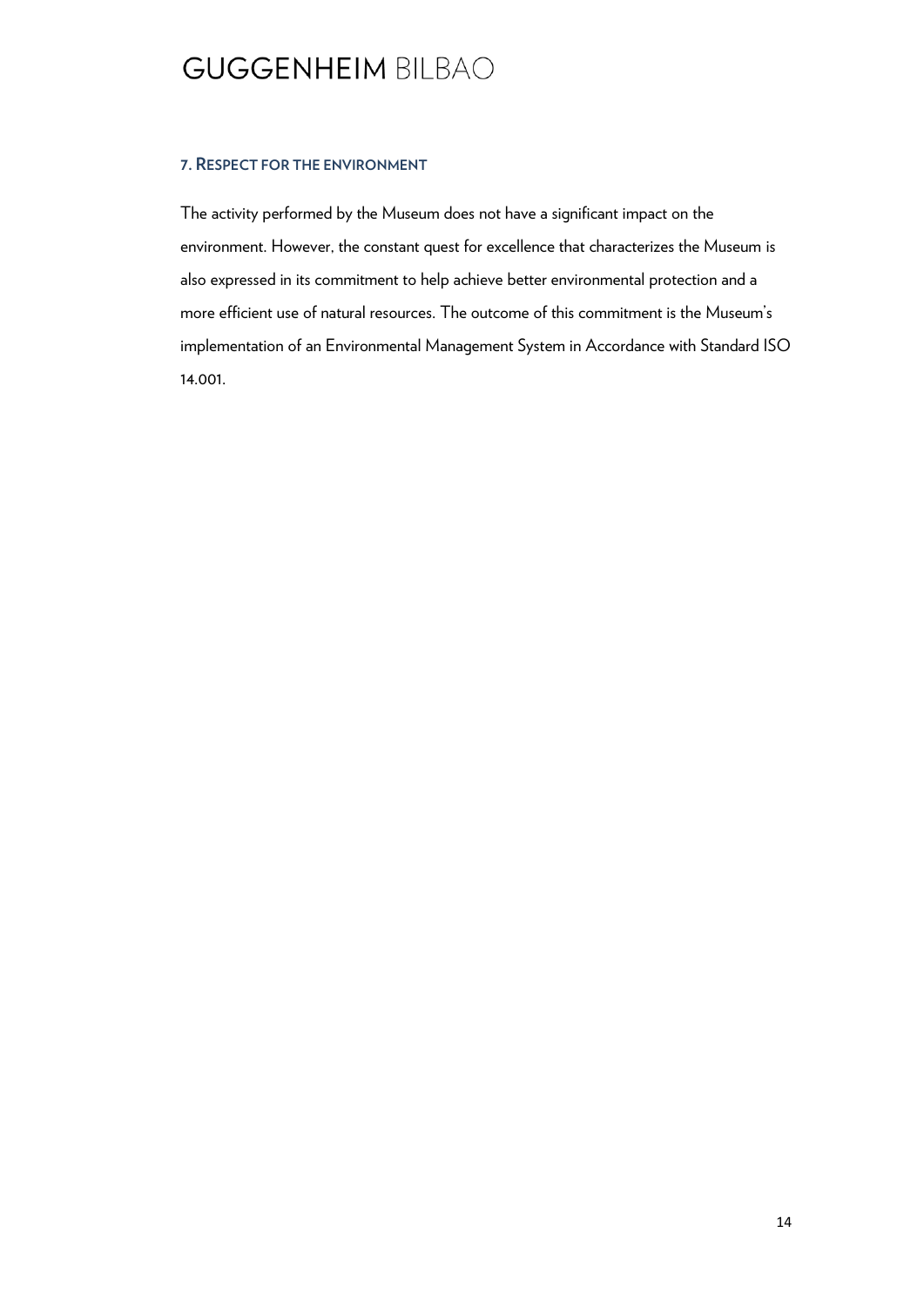#### **8. CONFIDENTIALITY REQUIREMENT**

**8.1.** The Museum abides by a "Privacy Data Protection Policy" and has a Head of Security for all matters related to confidentiality.

Any information referring to an identified and identifiable physical person (first and last names, address, email, ID number, telephone number) is considered personal data.

Under no circumstances may the professionals' personal data be used for purposes other than those stipulated legally or contractually.

Any documentation (either physical or electronic) that contains personal data must be treated with extreme confidentiality: nobody who does not need to know this information because of their job at the Museum should have access to it.

**8.2.** The Museum has an "Information Security Policy" in place which regulates the structure and organization of its IT systems and networks, as well as the mechanisms and tools that guarantee that they work properly and protect against possible intrusions.

**8.3.** The Museum and its professionals pledge the following:

- Not to reveal confidential information or information learned because of the job they perform at the Museum under any concept or circumstance, even after their relationship with the Museum has been severed.
- Not to reveal to third parties or the media any information obtained during their work or via their association with the Museum. This obligation will continue even after their relationship with the Museum has been severed.
- To observe the strictest confidentiality regarding information on the security of the Museum and its art collections.
- To show the utmost respect and confidentiality regarding the data, documents, and in general any information that they might have gotten from other companies and organizations which falls within their exclusive area and know-how.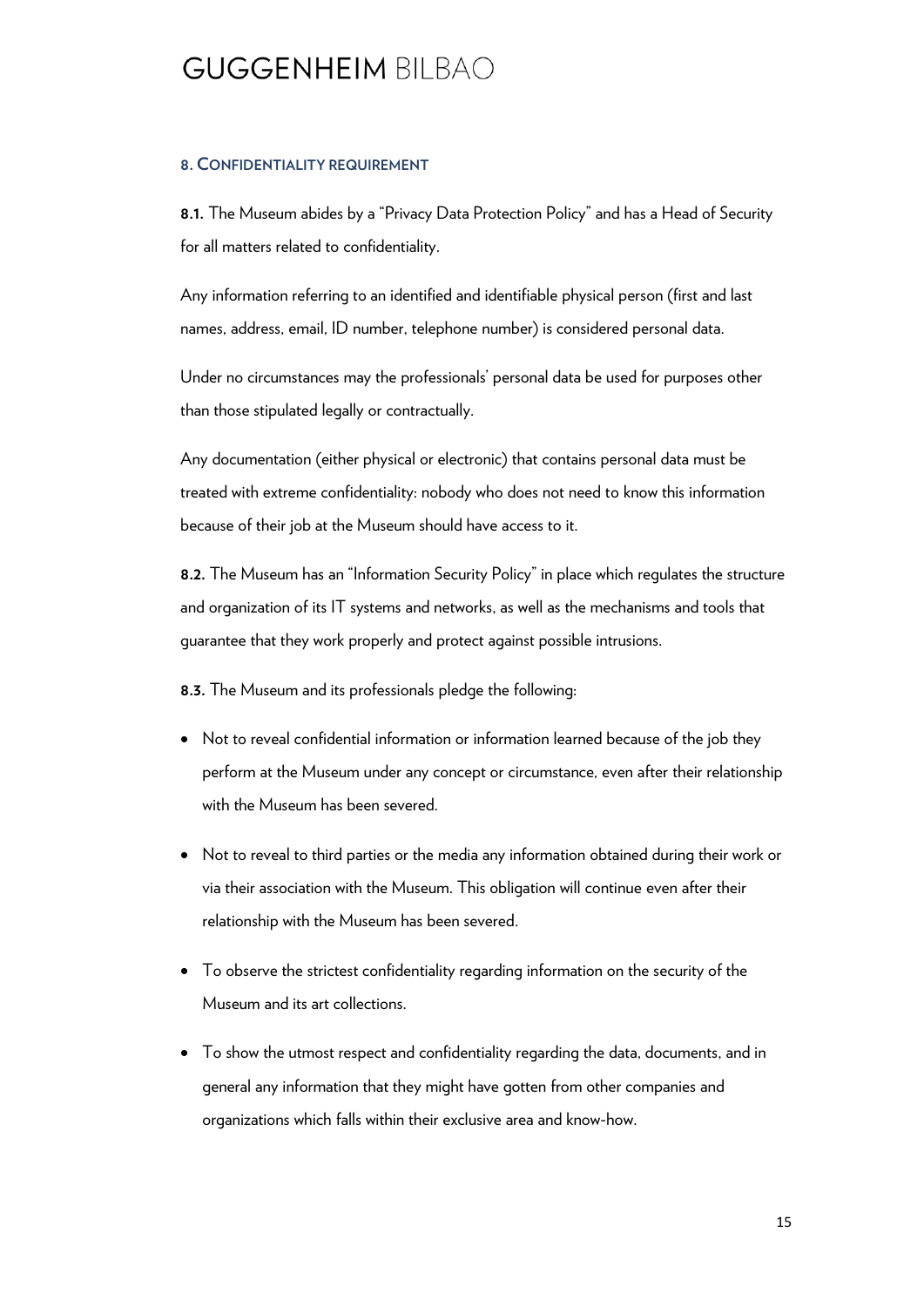#### **9. INTELLECTUAL AND INDUSTRIAL PROPERTY**

In its day-to-day activities, the Museum has ongoing contact with artistic, literary, and musical works and creations, as well as with architectural and museum designs and a wide range of materials and formats that are protected by intellectual property. The Museum and its professionals must show the utmost respect in the way they use and treat all works and creations, as well as for the rights of their authors or owners.

In its effort to investigate and disseminate culture, the Museum frequently uses objects that are protected by intellectual property for analysis, commentary, or critical judgement; to illustrate didactic and educational activities; and to report on the Museum's programming and upcoming events. All of these are non-commercial uses within the framework of the non-profit mission that characterizes the Museum's operations.

The Museum's professionals must scrupulously comply with the internal procedures and regulations on intellectual property. To do so, before reproducing, publicly communicating, distributing, or otherwise exploiting any kind of creation, the Museum must secure the corresponding authorizations and licenses from its authors/owners/management organizations, and it must pay any royalties stemming from this use.

These rules must also be followed for any activity related to producing and commercializing the items in the Museum's Store-Bookstore.

Likewise, any graphic representation of the Guggenheim Museum Bilbao's building is a registered trademark held by the Guggenheim Museum Bilbao Foundation. Its use is subjected to the "Procedure to Use the Museum's Image," which contains the rules that regulate the situations and conditions under which authorizations and licenses shall be granted to third parties. Likewise, the Museum and its professionals must also show the utmost respect in their use of patents, trademarks, models, and other industrial property objects owned by third parties. Any licenses needed to use these objects must be secured prior to each use.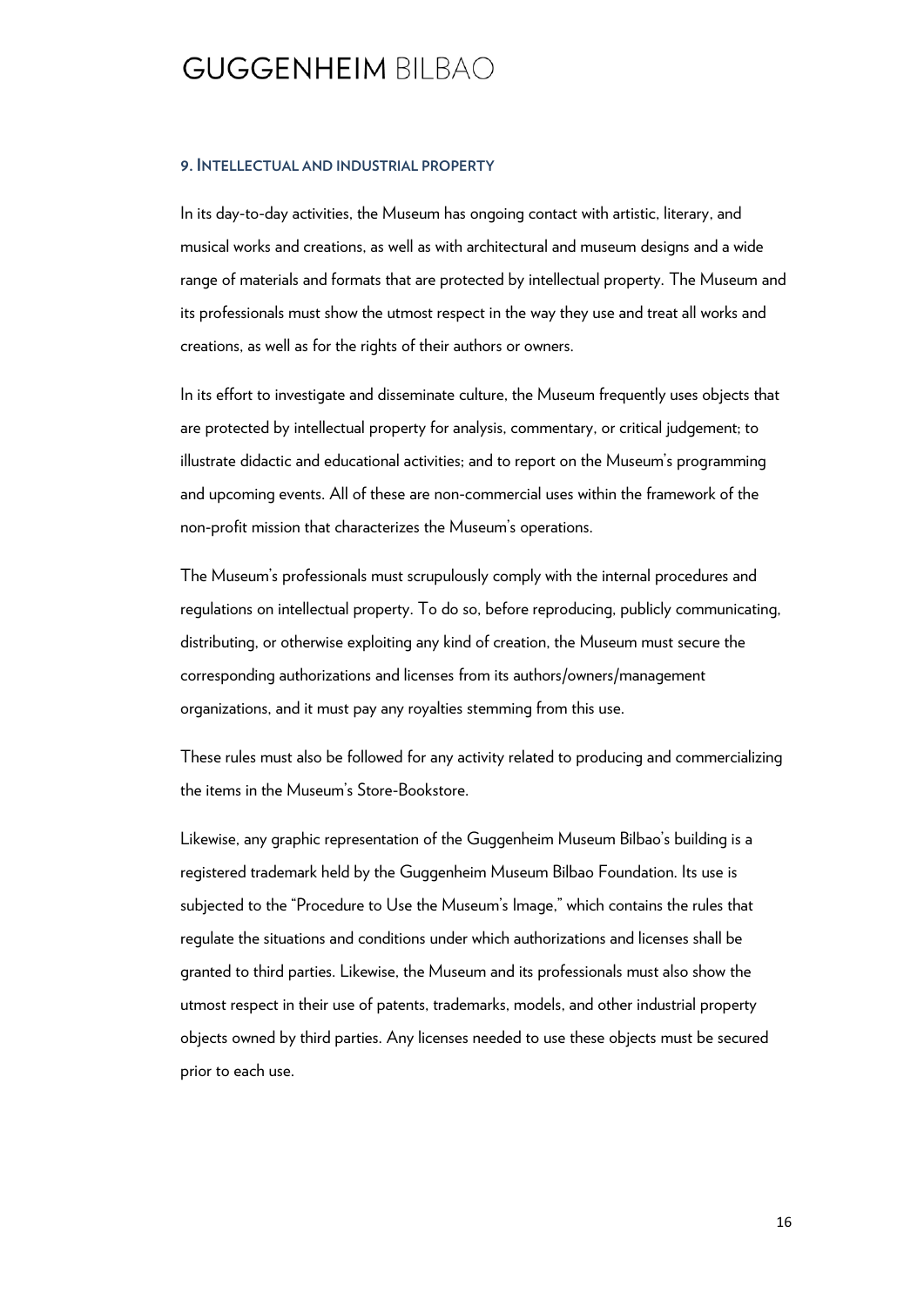#### **10. GENERAL RULES ON EXHIBITING WORKS OF ART**

- The exhibitions will comply with the Museum's Mission, policies, and objectives.
- The exhibitions will showcase the artworks with dignity, in accordance with international museum standards.
- The information offered in the exhibitions will be well founded, correct, and academically rigorous. In addition, the information will take into account the diversity of visitors to the Museum, adapting to a wide range of expectations and demonstrating sensitivity towards all beliefs or groups represented.
- The exhibition design will strive to balance the requirements of the lenders, the standards of conservation, the security of the artistic objects, and the public's accessibility and enjoyment.
- Works with human remains or sacred objects will be exhibited with the utmost sensitivity. If the artworks include live animals, their wellbeing will be cared for.
- In the case of exhibiting replicas, reproductions, or copies, the Museum will respect the integrity of the original and will indicate the duplicate or facsimile nature of the exhibited object.
- The Museum will consider the community's suggestions about exhibition contents with diligence, respect, and sensitivity.
- Objects of questionable or unknown origin will not be included in any exhibition. Moreover, any object without a valid ownership title, which may have been illegally exported from its home country or an intermediate country, or for which there is reason to believe has been obtained through pillaging, the violation of human rights, or the destruction of heritage, will not be exhibited.
- The utmost caution will be exercised if third parties, which could have a direct or indirect connection to the Museum, offer artwork for exhibition in the Museum.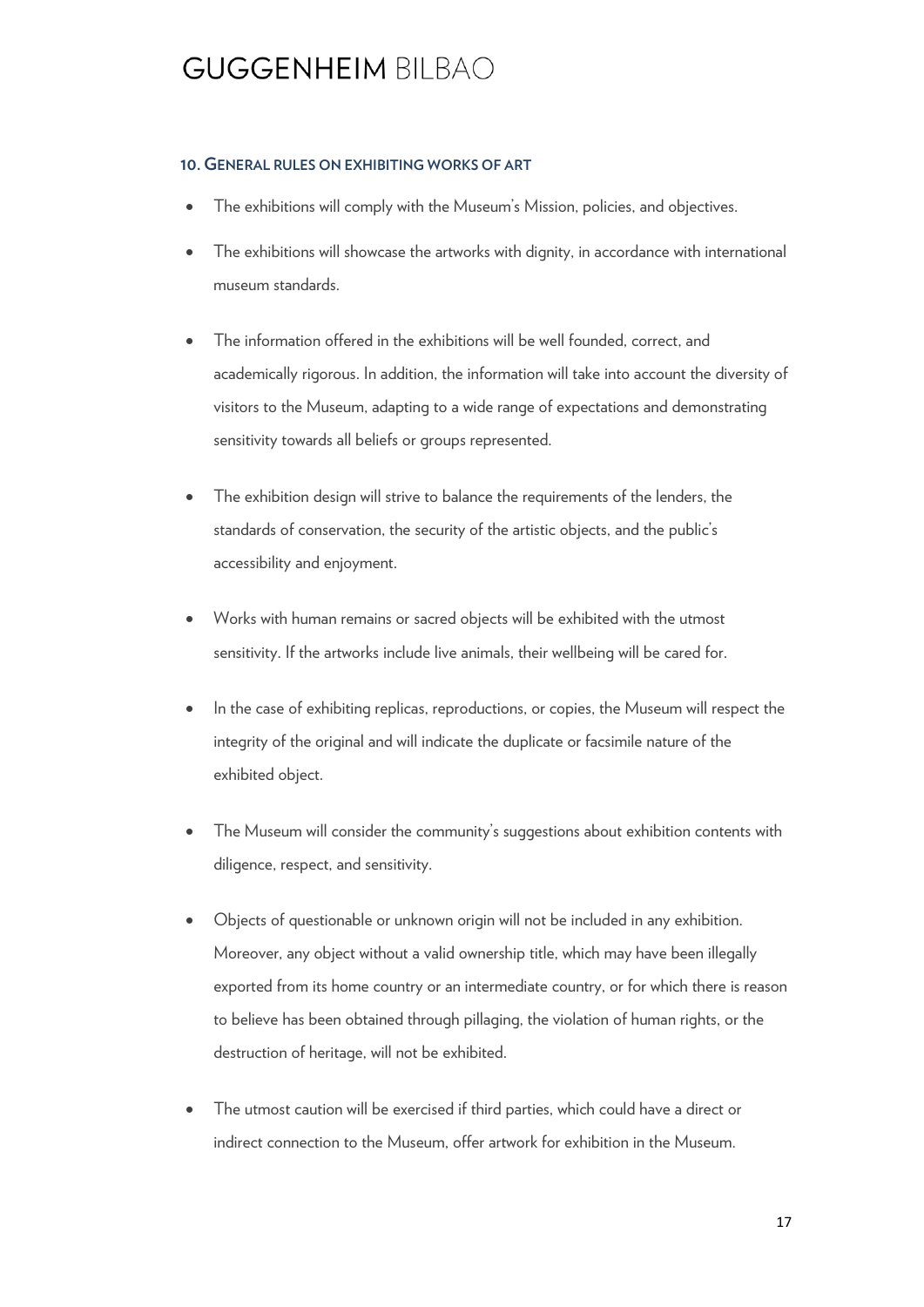- Curators will work with other professionals, from within the Museum and externally, to maintain the integrity of the exhibitions and protect the institution's interests.
- Curators will keep up to date on artistic production, advances in academic research, and current international museum trends.
- Recommendations by curators regarding the incorporation of artworks into the Collection, whether through purchase, donation, gift, or bequest, will be governed by the Museum's policies and interests.
- Curators will contribute to the intellectual integrity of the artworks in the Collection, ensuring the creation of a documentary resource.
- Curators will adhere to strict curatorial and conservation criteria when granting or denying the loan of artworks from the Collection.
- In their work as Museum professionals, curators will not obtain any personal benefits from the privileged relationship they might establish with artists, lenders, sponsors, collectors, gallery owners, etc. Neither will they use their position to promote a personal, relative's, or close friends' collection of art.
- Curators will not provide professional services, such as advice, authentication, appraisal, etc., to collectors, dealers, or other art professionals. Moreover, they will report any situation that could be considered a conflict of interest.
- Curators, as well as other Museum professionals, will decline gifts of an artistic nature that could affect their decisions or interfere with the Museum's activity or its Collection. Likewise, they will report this type of situation with the utmost transparency.
- Museum professionals will exercise maximum caution before accepting private invitations to lunches, dinners, or other forms of leisure, offered by individuals or organizations, when there could be a conflicting commercial interest.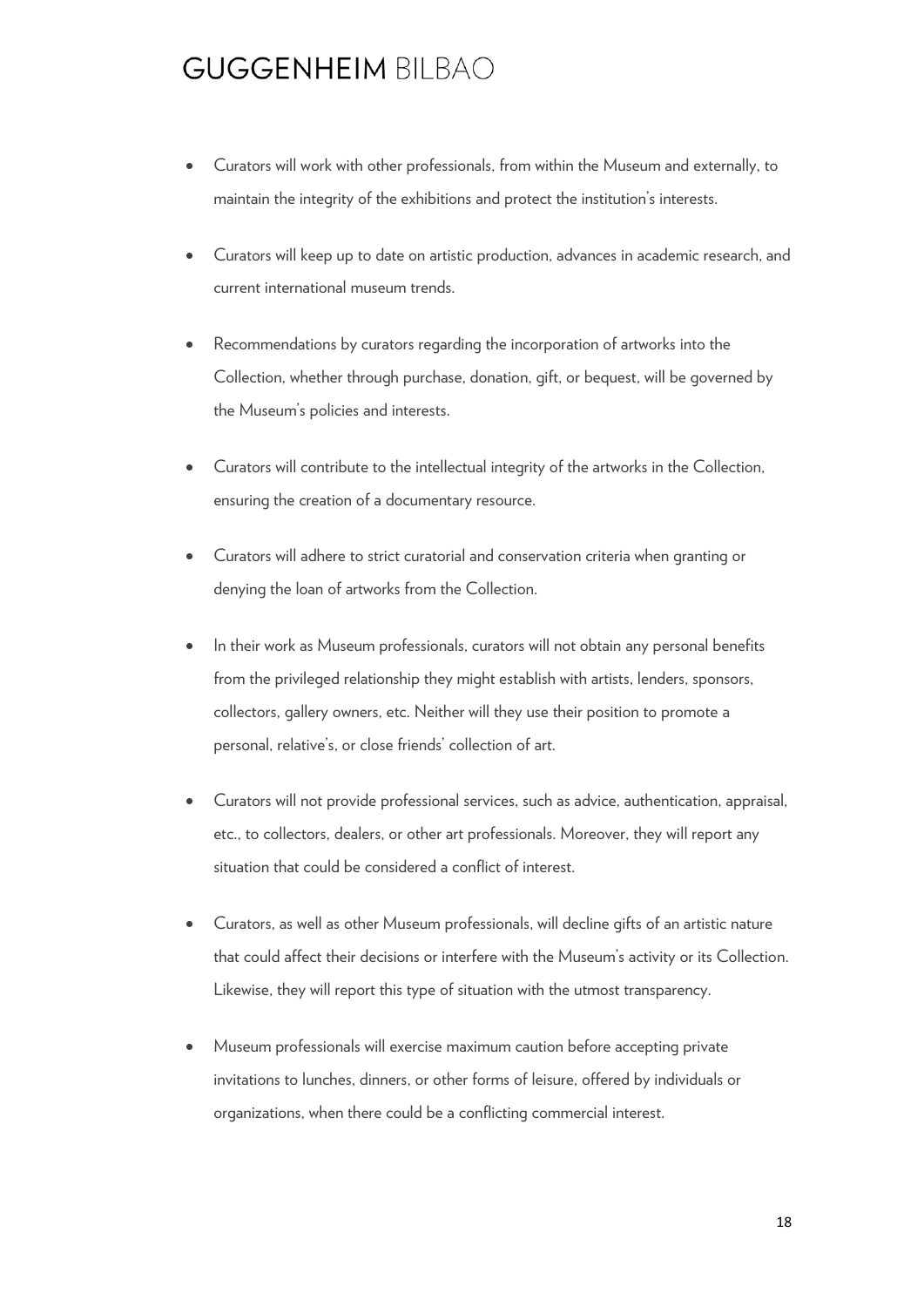Professionals who participate in external activities similar to those they perform at the Museum, whether paid or unpaid, will report those activities to the Museum, which reserves the right to determine if those professionals may attend in their own name or as representatives of the institution, or must withdraw their participation.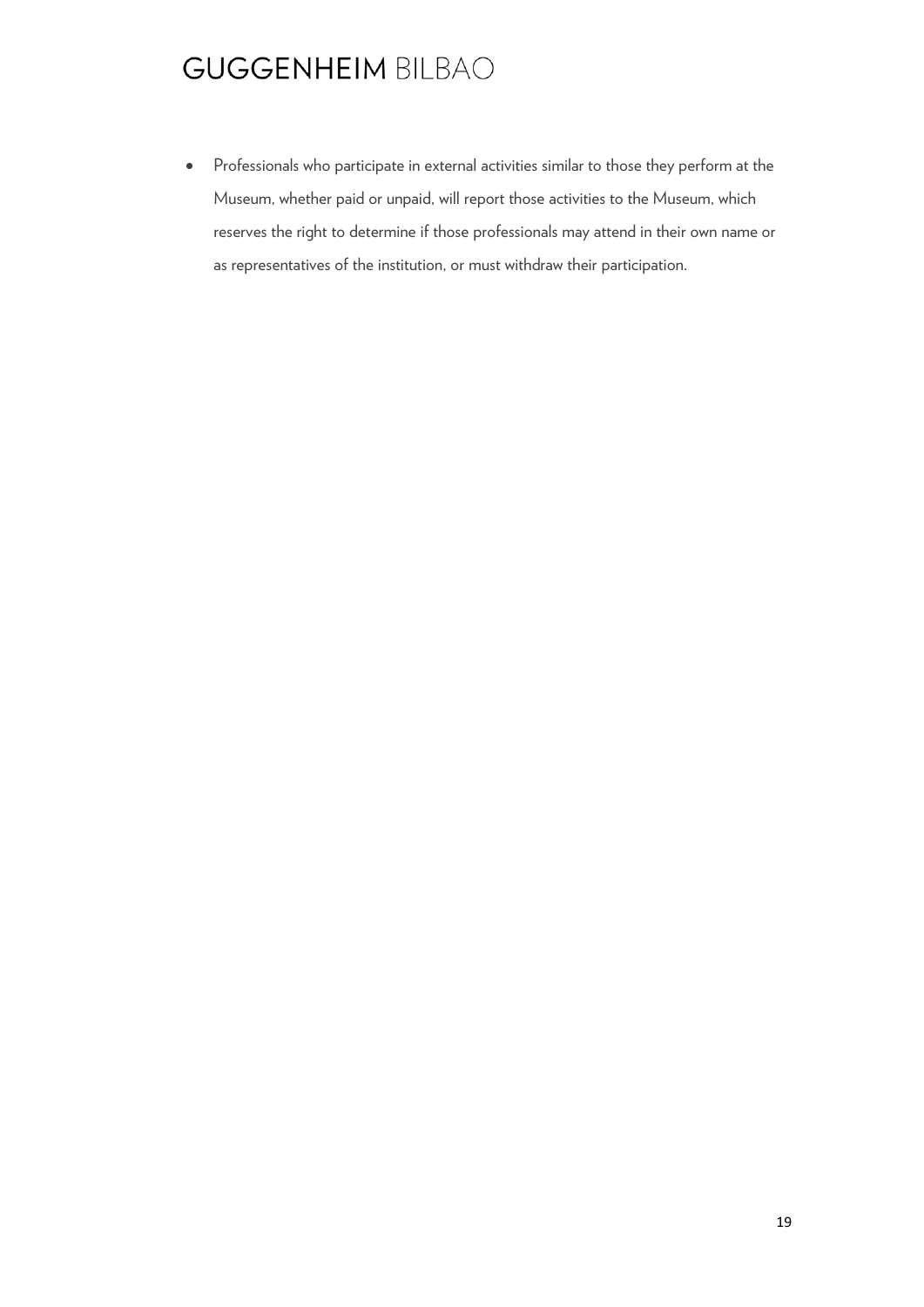#### **11. GENERAL RULES ON ACQUISITION AND DEACCESSION ARTWORKS**

- The Museum's procedure concerning the acquisition of artworks will be followed in all cases, without exception.
- All works of art that are considered for a possible acquisition will be subject to an exhaustive investigation to guarantee their authenticity, quality, and historical importance.
- No work will be acquired through purchase, donation, loan, bequest, or exchange without the certainty that it has a valid ownership title, that the work has not been illegally exported from its home country or an intermediate country, and that there is no reason to believe it has been obtained through pillaging, the violation of human rights, or the destruction of heritage.
- The incorporation of artworks into the Collection will always take place under objective curatorial criteria that are in keeping with the policies and interests of the Museum.
- Archaeological, sacred, or human remains will not be acquired. If these types of remains are present in a work of art, the piece will only be incorporated into the Collection if the remains can be safely preserved and treated with respect.
- When a work of art contains biological contents, such as live botanical or geological specimens, the Museum will ensure that its acquisition does not violate laws or regulations which protect natural life/history, unless the work has express permission from the authorities of the corresponding country.
- The deaccession of objects will only occur with full awareness of the work's importance, nature (renewable or not), and legal condition, all of which will be appropriately recorded. Moreover, deaccession may not be realized at the expense of the Museum's mission of serving the public good.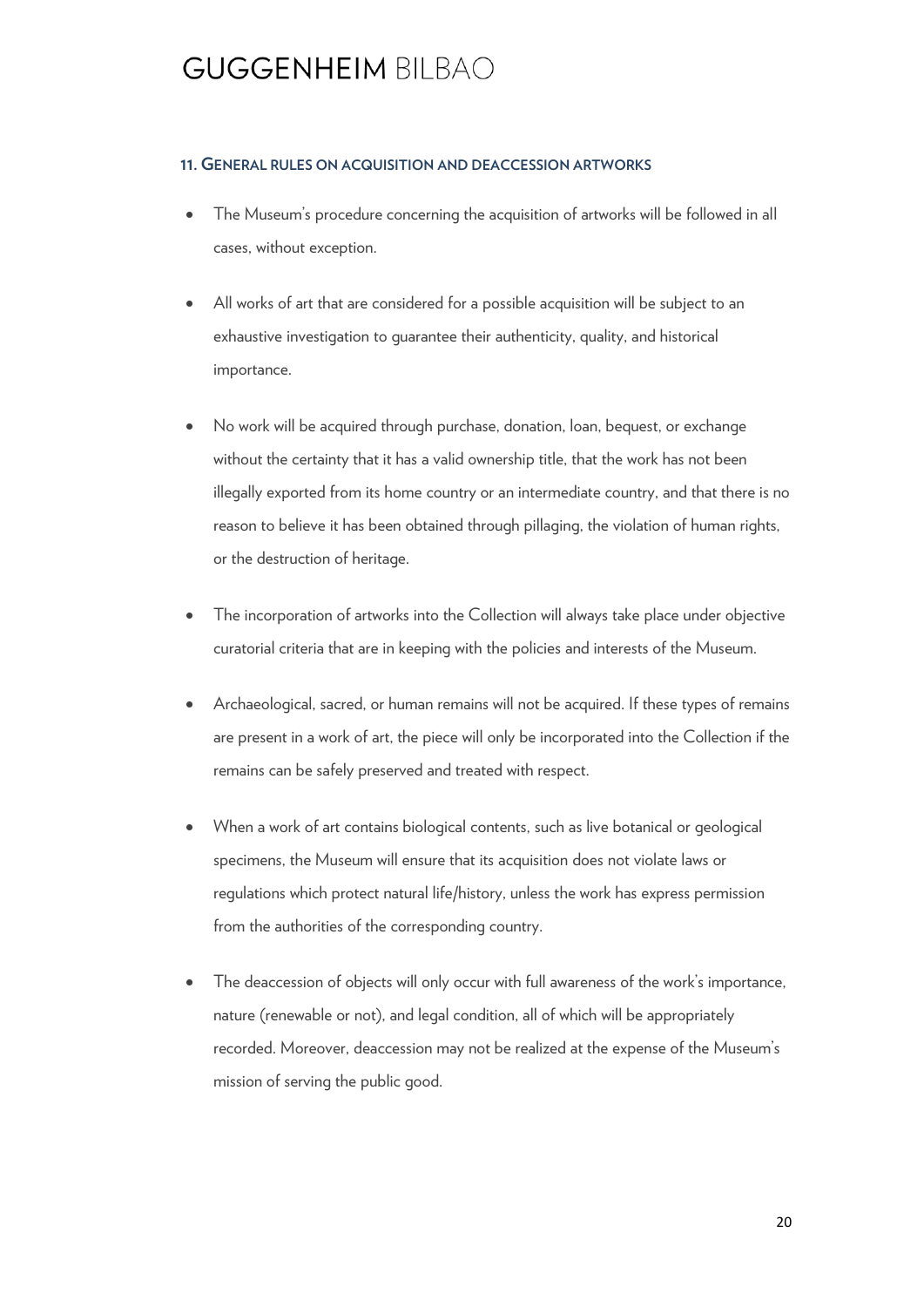- Given that the Museum Collection is a good in public custody, it cannot be considered a realizable asset. As such, the income or compensation obtained by the deaccession of a work of the Collection will be exclusively used in the benefit of the Collection.
- Museum personnel, relatives, or close friends will not be allowed to acquire artworks through deaccessions from the Collection.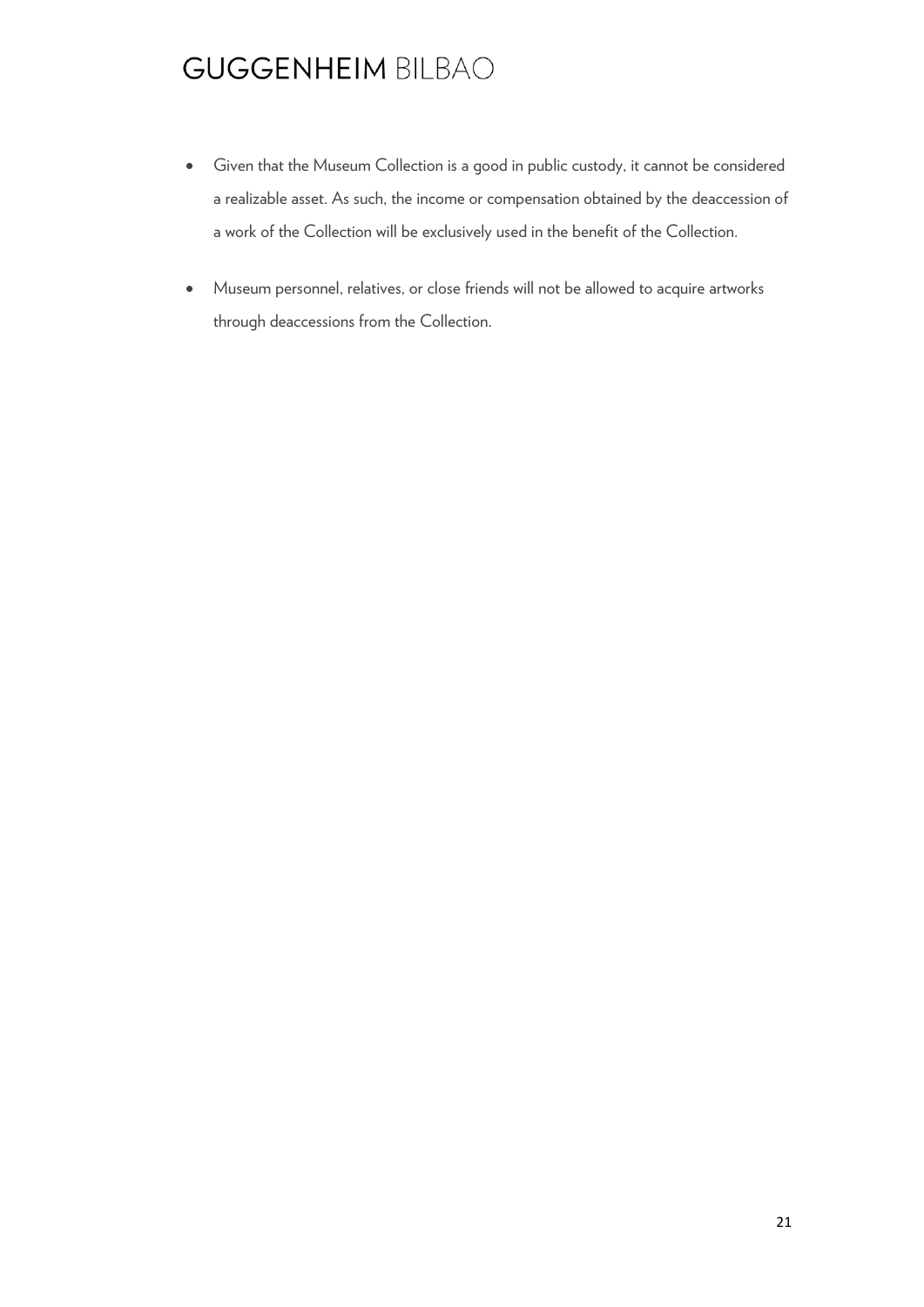#### **12. GENERAL RULES ON ARTWORK REGISTRY, DOCUMENTATION, AND MANAGEMENT**

- The works in the Museum Collection, those in deposit, and the loans for temporary exhibitions will all be registered and documented.
- The Museum has in place the following procedures that shall be observed at all times without exception: (i) management of the Collection; (ii) (incoming/outgoing) loans; (iii) management and control of artworks equipment; and (iv) documentation and inventory of the Collection.
- The Museum has, and will keep updated, a coherent documentary resource for its Collection, which adheres to national and international standards.
- The activities and findings gained by the research, study, or conservation of the artworks will continue to be documented, with the resulting information made available to the public.
- The Museum will meet all requirements related to the processes of acquisition, importexport, exhibition, or transport of the artworks, which are carried out under its responsibility or derived from it.
- The works of the Museum Collection, those in deposit, and the loans for temporary exhibitions will all be covered by an all-risk insurance.
- Under no circumstances will Museum professionals, their relatives, or friends appropriate artistic objects from the Museum's custody for their personal use, not even temporarily.
- The Museum will continue to follow privacy policies for the protection of information about the artworks and their owners or lenders, guaranteeing confidentiality.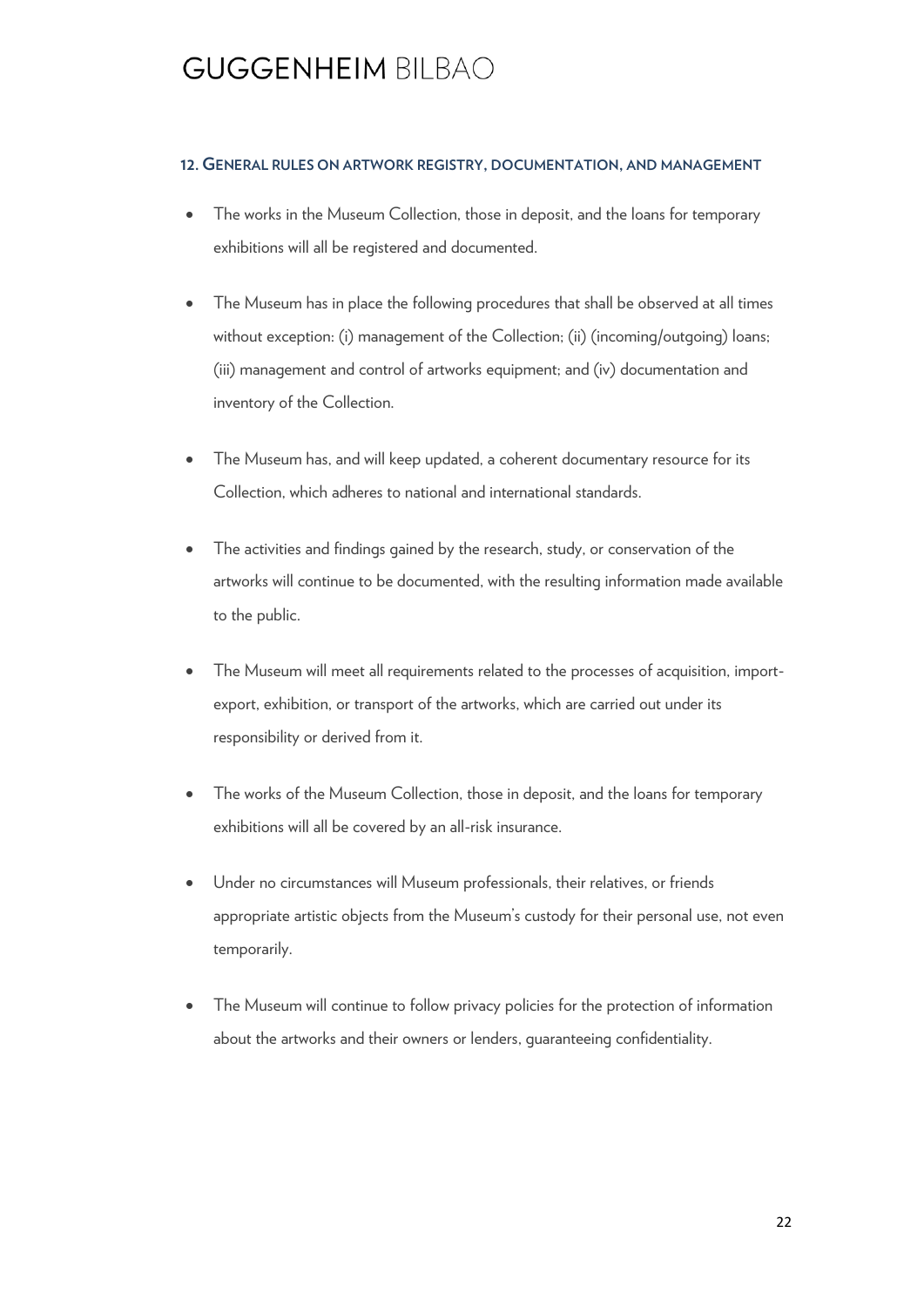#### **13. GENERAL RULES ON CONSERVATION AND PROTECTION OF ARTWORKS**

- The works in the Collection, as well as those in deposit and the temporary loans, whatever their nature, are treated with the same conservation and protection criteria.
- The Museum has in place the following procedures that shall be observed at all times without exception: (i) procedures for artwork preventive and corrective conservation; (ii) procedure for the fabrication of artwork crates; and (iii) specification manual for manipulation and handling of works of art.
- Professional responsibility for the conservation, safekeeping, and handling of the works will be given exclusively to personnel who have the appropriate experience, qualifications, and knowledge.
- The Museum follows a policy of preventive conservation, which allows for the creation and maintenance of a suitable environment for the protection of the Collection, the works in deposit, and the loans that are stored, exhibited, or in transit.
- The Museum has emergency and security plans designed to protect the artworks from potential risks, such as natural disasters, accidents, or incidents caused by people, when the works are exhibited as well as when they are stored.
- Transfer, handling, and installation processes can only be carried out by specialized transport agents and experts in the handling of artwork. Optimal work conditions and secure, air-conditioned storage spaces will be guaranteed.
- The Museum guarantees preventive conservation and restoration actions for its holdings whenever necessary.
- All preventive conservation or restoration treatments will be appropriately recorded and, whenever possible, will be reversible so that all modification to the original object can clearly be identified.
- External artistic holdings will not receive any intervention without the prior consent of their owner or managing entity, except in the case of an emergency.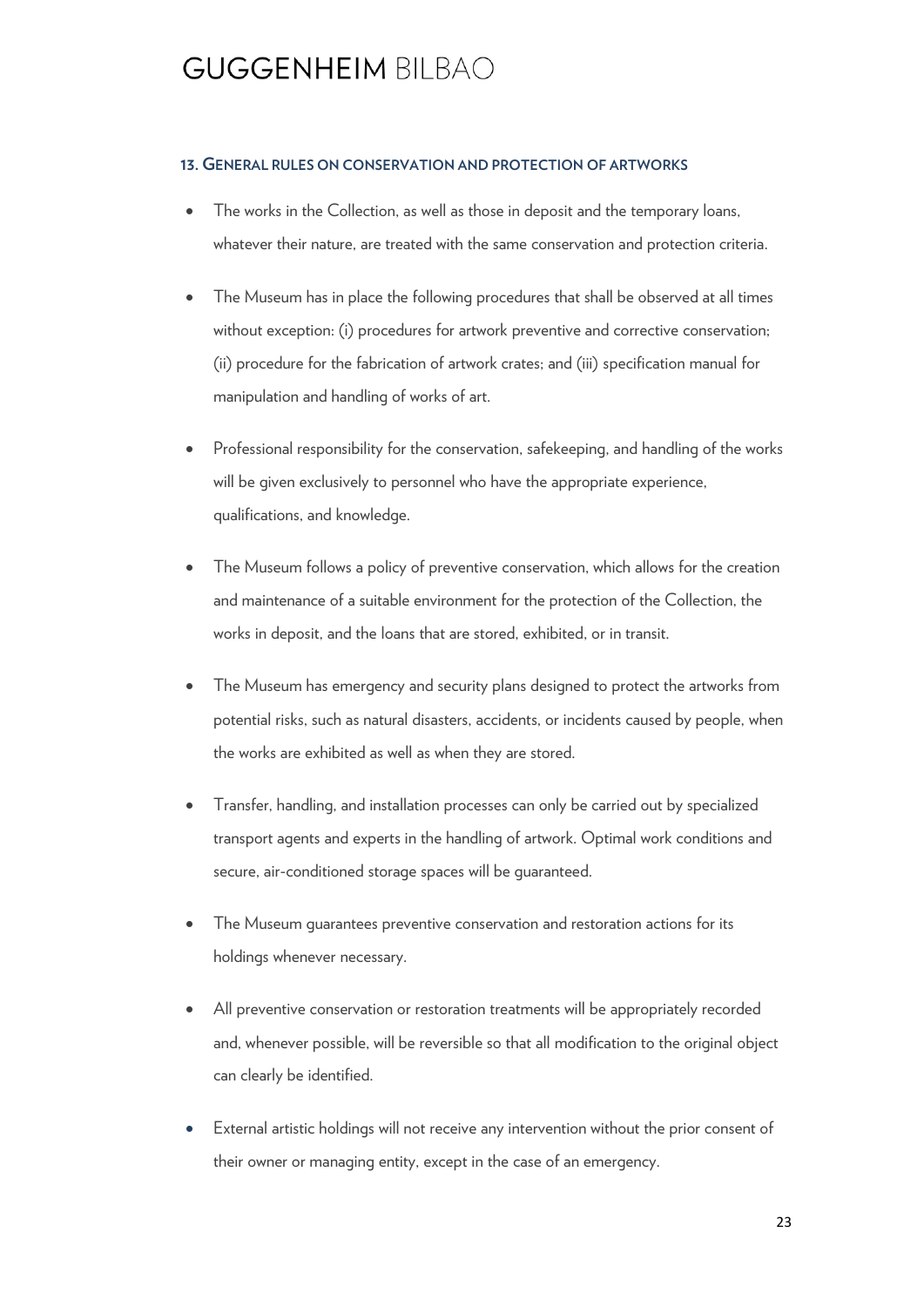#### **14. GENERAL RULES ON RESEARCH AND ARCHIVE**

- Research done by Museum professionals should align with the Museum's Mission and objectives and should conform to the established ethical and academic practices.
- Museum professionals will share their knowledge and experience with other researchers, experts, and scholars in their areas.
- The Museum will conserve its bibliographic resources in an appropriate archive center, which will be available to the public, free of charge. This will contribute to the preservation of such heritage for future generations as a social, educational, and informational service.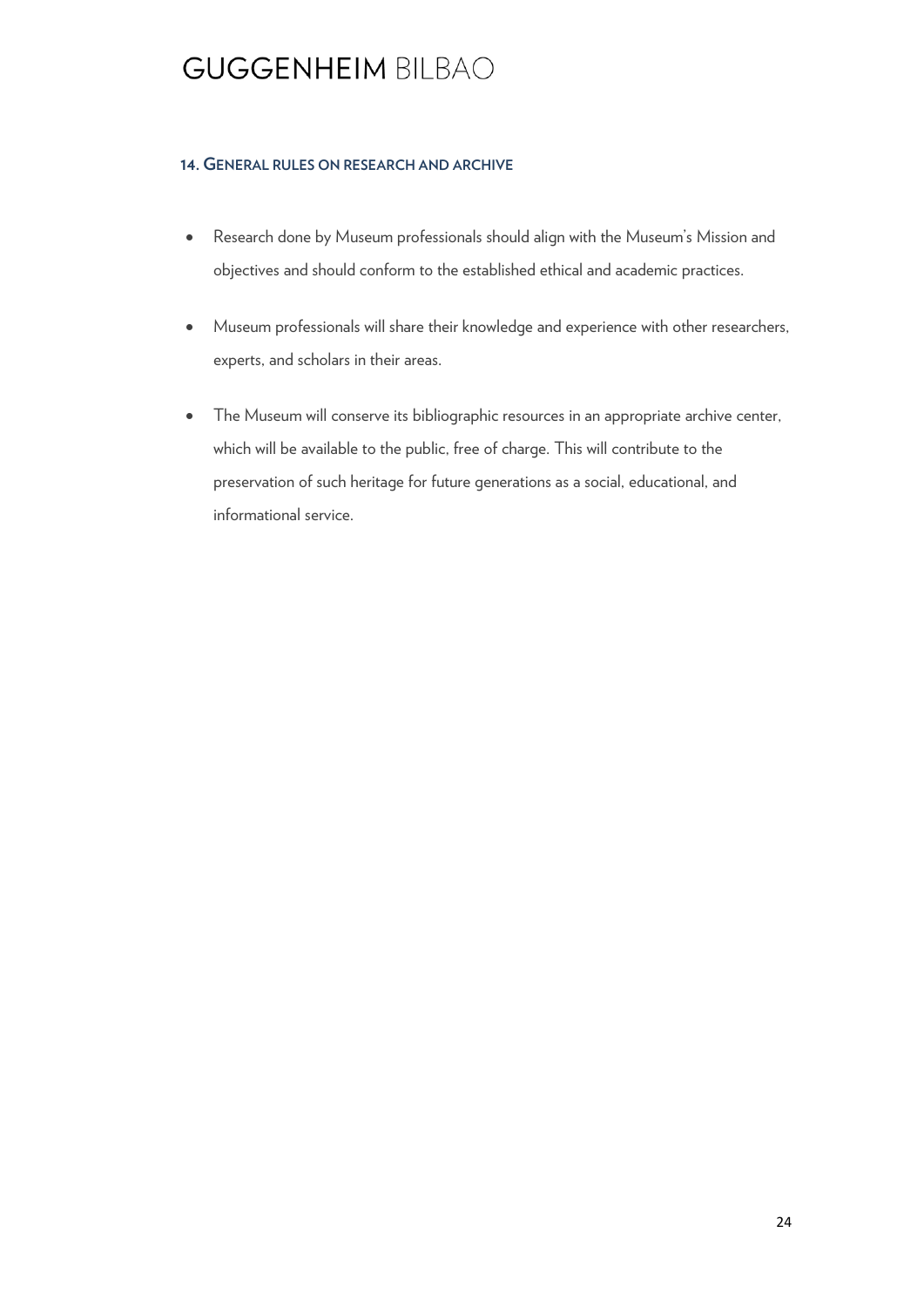#### **III. WHISTLEBLOWING PROCEDURE**

All Museum professionals are obligated to notify the organization of anything of which they are aware which poses or may pose a risk of crime or violation of the [Compliance Program.](http://intranet/es/despacho/organizacion/normasdespacho/deontologia/Paginas/programa-cumplimiento.aspx) 

The Museum guarantees that no one who reports a complaint in good faith will suffer from any retaliation or adverse consequences of any kind for this reason.

To guarantee this, the Museum has a [Whistleblowing Procedure](http://intranet/es/despacho/organizacion/normasdespacho/deontologia/Paginas/canal-denuncias.aspx) which defines and regulates the procedure used to confidentially report presumed non-compliance directly to the Compliance Committee.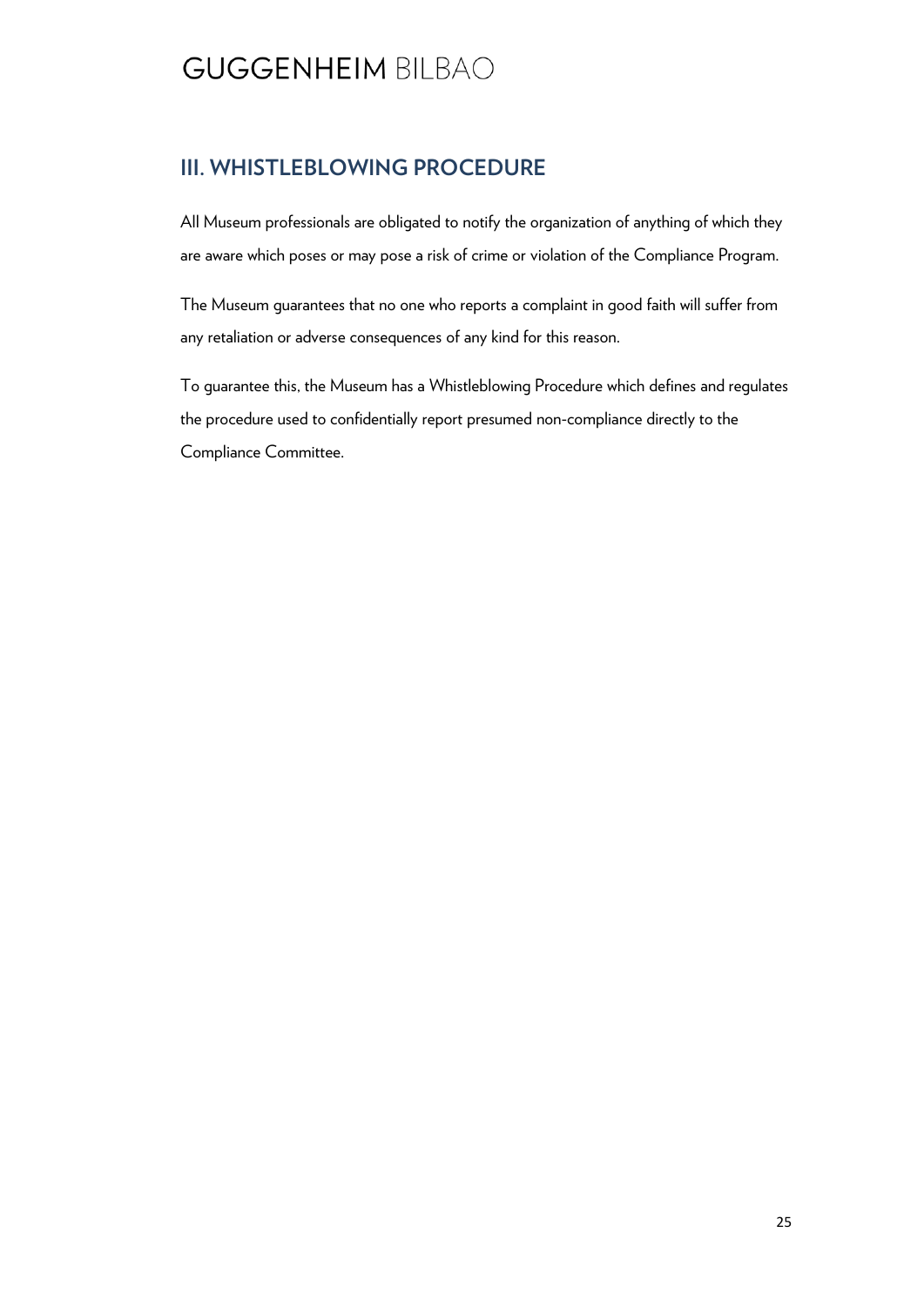#### **IV. CONSEQUENCES OF NON-COMPLIANCE**

Non-compliance with this Code of Conduct and the Museum's Internal Procedures will give rise to the corresponding disciplinary measures or other appropriate actions depending on the violator's relationship with the Museum. This could include termination of this relationship by the Museum as per the regulations approved by the Museum as contained in the Protocol in Case Non-Compliances Are Detected.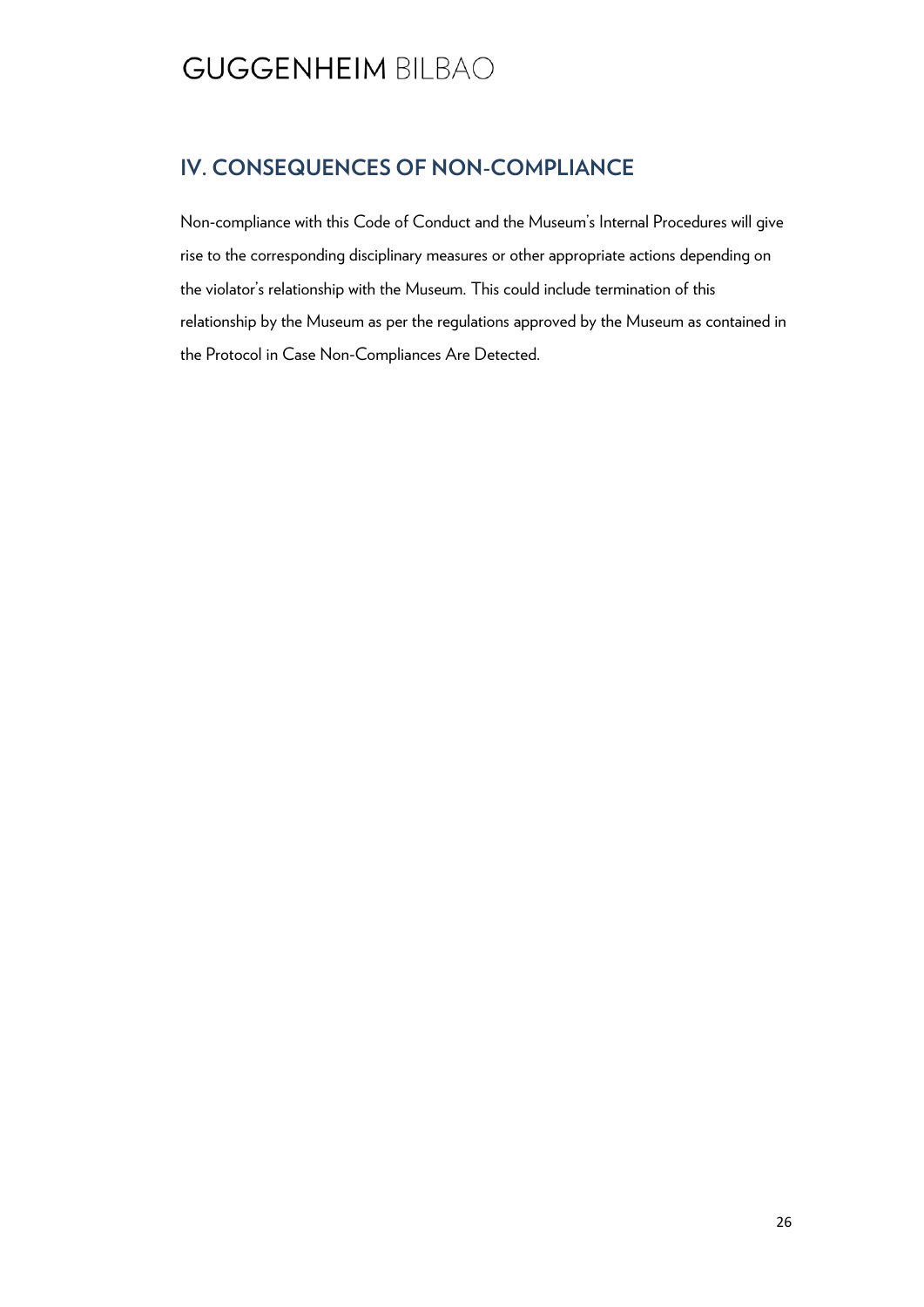### **APPENDIX**

Below is a list of the most relevant procedures, handbooks, policies, certificates, and programs implemented in the Guggenheim Museum Bilbao:

Collective Bargaining Agreement Commitment to Transparency (Recognition of the most transparent museum in Spain in 2015) Complaints and Suggestions Procedure CONCILIARTE Plan Data Protection Policy Deposit Management Procedure Directors' Commitment to Private-Professional Life Balance EFQM Silver Q Emergency Plan Emergency Plan for Works of Art Entity collaborating with Emakunde Equality Plan Exhibition Management System Evacuation Procedures Fire Protection Manual Human Resources Strategic Plan Information Security Policy Internal Hiring Procedures (Foundation, Inmobiliaria, and Tenedora) Instructions Regarding the Fabrication of Crates for Works of Art Investment Policy Manual for Customs Administration and Export-Import Permissions Manual for Handling and Installing Artworks Manual to Avoid Sexist Language Occupational Risk Prevention Plan OPTIMA Committee OSASUN Project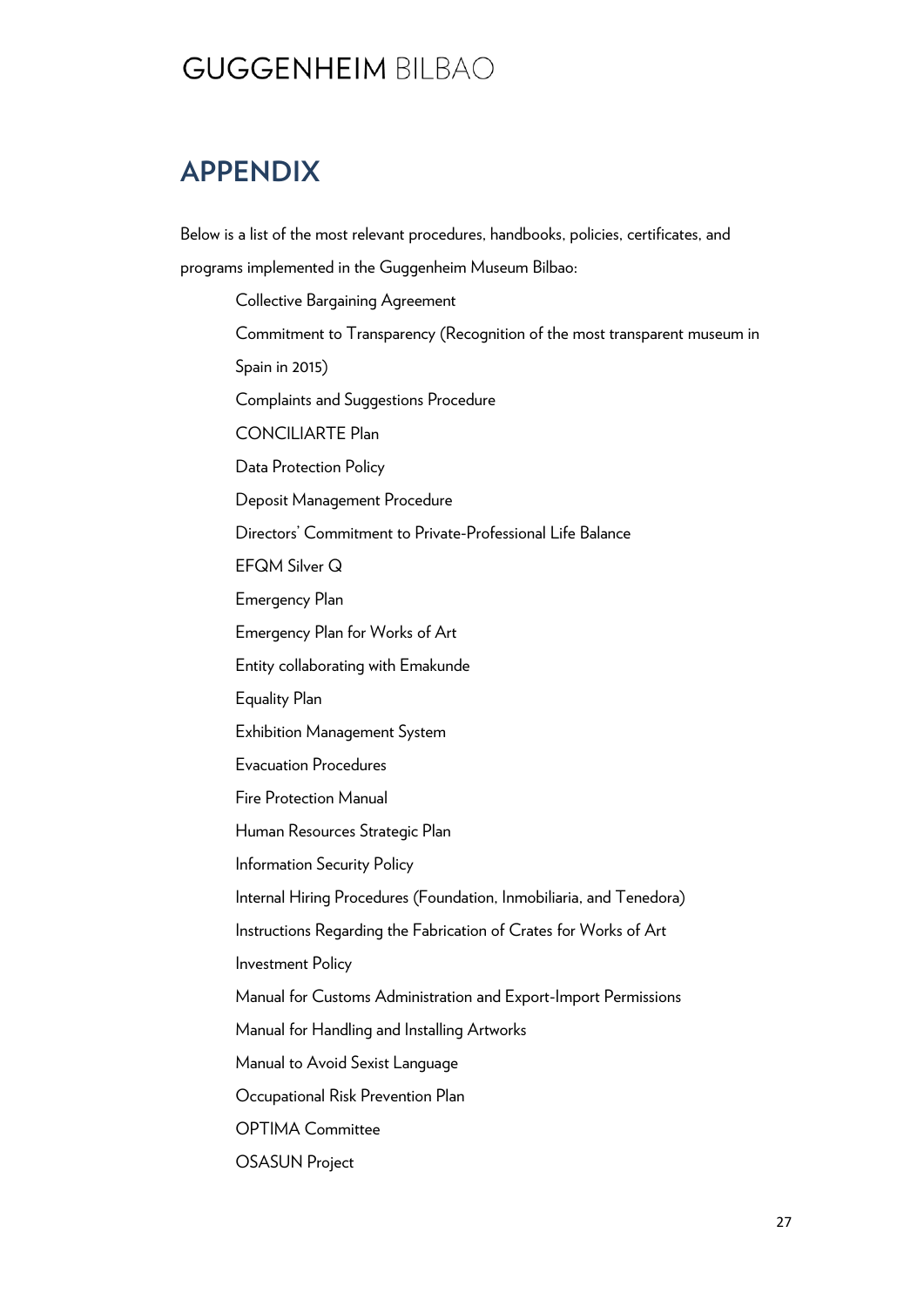Procedure for the Management of the Permanent Collection Procedure for the Management of Loans (incoming/outgoing) Procedure for the Management and Control of Artwork Inventory and Equipment Procedure for Hiring and Promoting Personnel Procedure for the Admittance of Artworks Procedure to Measure the Satisfaction and Commitment of Personnel Procedure on the Use of the Museum's Image Procedure for the Acquisition of Artworks Procedure for the Documentation and Inventory of the Museum's Collection Procedure for Work Performance Evaluations Procedure for Maternity Protection Procedures for the Preventative and Corrective Conservation of Artworks Procedures for Financial Administration and Control Programs for Collaboration with Entities that Work to Place Disabled People Protocol against Moral, Sexual, and Gender-Related Harassment Protocol Manual Reception Orientation Plan Recognition of ARHOE Safety Instructions regarding Access, Credentials, and Surveillance: (i) staff access to the Museum; (ii) access by suppliers and vendors; (iii) ID cards and accreditation; (iv) permanent posts Security System Maintenance Plan Security Plan Strategic Plan Style Manual System of Universal Accessibility, in accordance with certification ISO 170.001 System of Private-Professional Life Balance, in accordance with the certification as Family-Responsible Organization (EFR) System of Environmental Management, in accordance with certification ISO 14.001 Training Plan Procedure

Visitor Services Manual